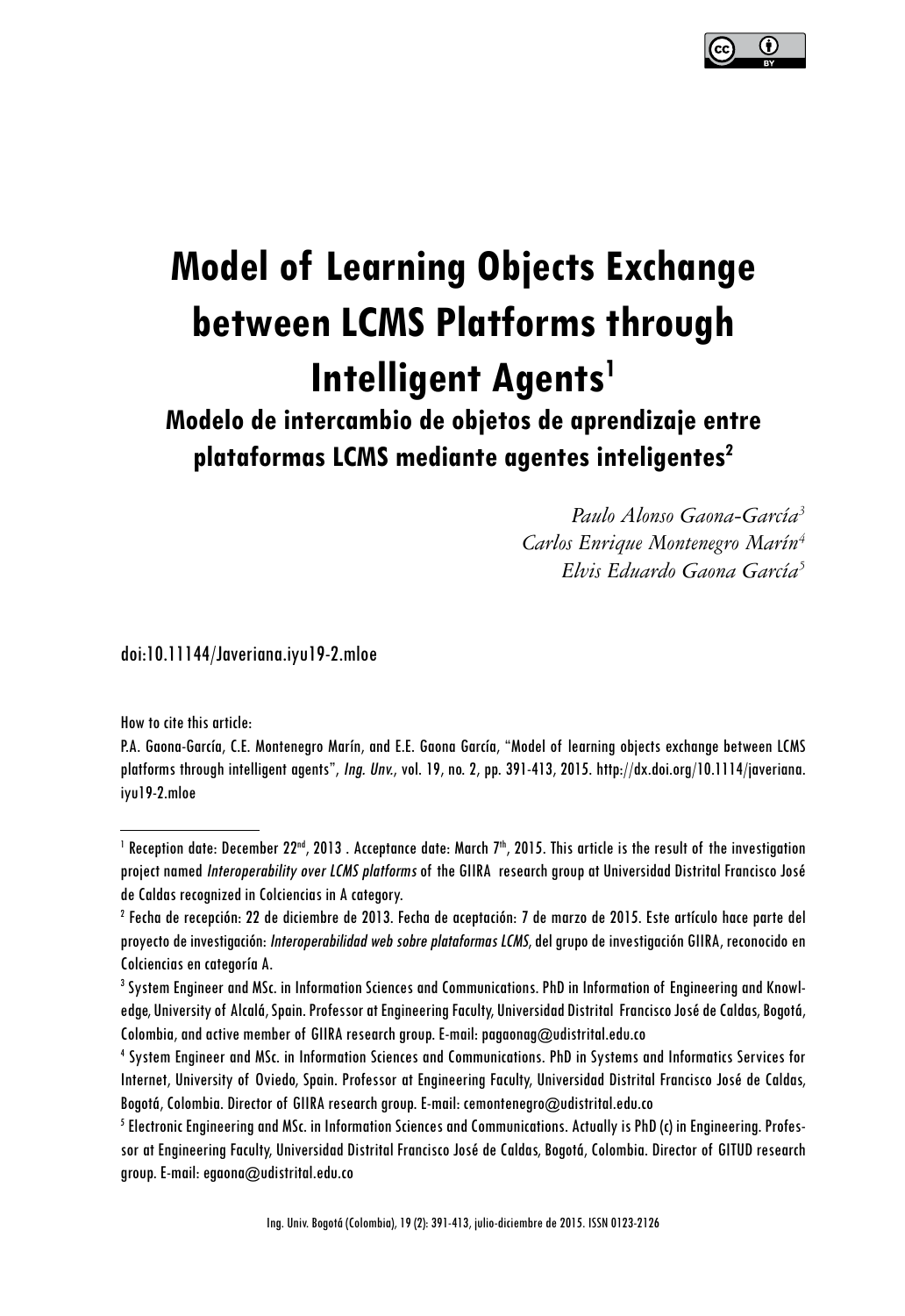#### **Abstract**

Currently, there are a variety of digital resources hosted on the Internet, based on access points such as digital libraries and repositories. The majority of strategies to store information are used by specialized documentation centers, academic institutions, and databases of regional development policies. These entities have been directing their efforts to improve the access over a collection of digital resources for academic and professional purposes. There is still a lot of educational material that is hosted on content management tools known as Learning Content Management System (LCMS); however, those tools do not perform the corresponding indexing of digital resources for the use of repositories. In fact, this requirement reduces the access to digital resources even from the inside of each academic institution, losing coverage and recognition in other learning environments. Moreover, this factor also limits the enrichment and linking of related academic material. Then, strategies such as Linked Data cannot be extensively used to share digital resources. Therefore, this article aims to devise an indexing strategy to manage digital resources hosted in different LCMS by defining services that facilitate the exchange of digital resources and their reuse. Case Study: Efront and Moodle platforms.

#### Keywords

indexing; reuse; learning objects; metadata; semantic web; software agents

#### Resumen

Actualmente existe una gran variedad de recursos digitales alojados en Internet a partir de puntos de acceso como bibliotecas digitales y repositorios. La mayoría de estas estrategias, definidas por centros de documentación especializados, instituciones académicas e iniciativas o planes de acción regionales, han estado orientando sus esfuerzos a facilitar el acceso a materiales con fines de uso académicos o profesional. Sin embargo, existe todavía una gran cantidad de materiales educativos que se encuentran alojados en herramientas de gestión de contenidos conocidas como LCMS, y que carecen de una indexación en sus recursos a partir del uso repositorios. Esta necesidad reduce su uso, exclusivamente dentro de cada institución y pierden alcance y reconocimiento en otros ambientes de aprendizaje con mayor cobertura para su reutilización. Este aislamiento también limita el enriquecimiento y vinculación de material académico relevante en un área de conocimiento específico mediante el uso de estrategias como Linked Data. Por lo tanto, el artículo se orienta a plantear una estrategia para la indexación de recursos digitales alojados en diferentes LCMS mediante la definición de servicios que faciliten el intercambio de recursos digitales y su posterior reutilización. Caso de estudio: plataformas Efront y Moodle.

#### Palabras clave

agentes de software; indexación; objetos de aprendizaje; LCMS; reutilización; metadatos; web semántica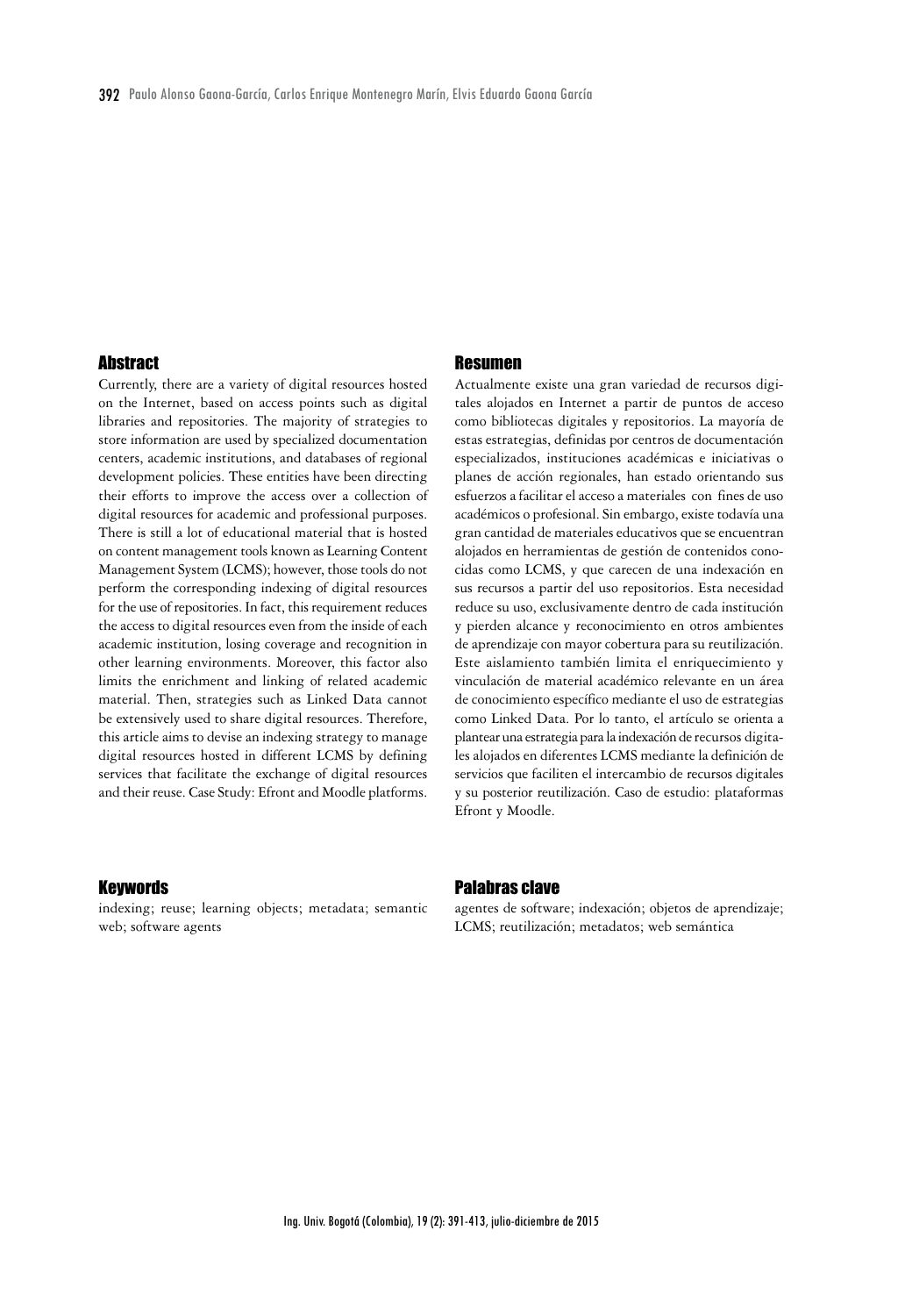#### **Introduction**

The semantic Web is one of the initiatives that over the course of its development has endeavored to simplify the access to relevant information. To achieve this goal, the semantic Web uses enriched vocabularies and data models to describe knowledge management. This development has been supported by the collaborative effort of hundreds of groups on the Internet and organizations such as W3C, in order to improve and define the communication models that obtain the support and management of information on the Web in an efficient way. Following this approach, and under the proposal defined by the very founder of Internet, Tim Berners Lee [1], new alternatives have been raised to share and access to these relevant resources through the connection of Linked data.

The data connection approach has been widely accepted in the research community, including a broad spectrum of knowledge areas, growing from the well-known initiatives such as DBpedia [2], to the version of Wikipedia, which connects thousands of digital resources on Internet, and including the Open Discovery Space [3], [4], an European Union project to connect educational resources to support European academic institutions. A similar project associated to these alternatives is called Europeana [5], this proposal is focused on the compilation of the largest quantity of digital resources related to European cultural heritage defined by thousands of specialized content providers. Due to the release of this initiative to share and publish several digital resource descriptions, as defined from its metadata, Europeana collects one of the major content suppliers in European cultural heritage [6], which establishes it as one of the larger initiatives to share and reuse digital resources for educational purposes. All these proposals have in common the use of learning objects and their connection through Linked data. This initiative improves the searching process from specialized vocabulary and enriched languages to Simple Knowledge Organization Scheme (SKOS) [7], [8].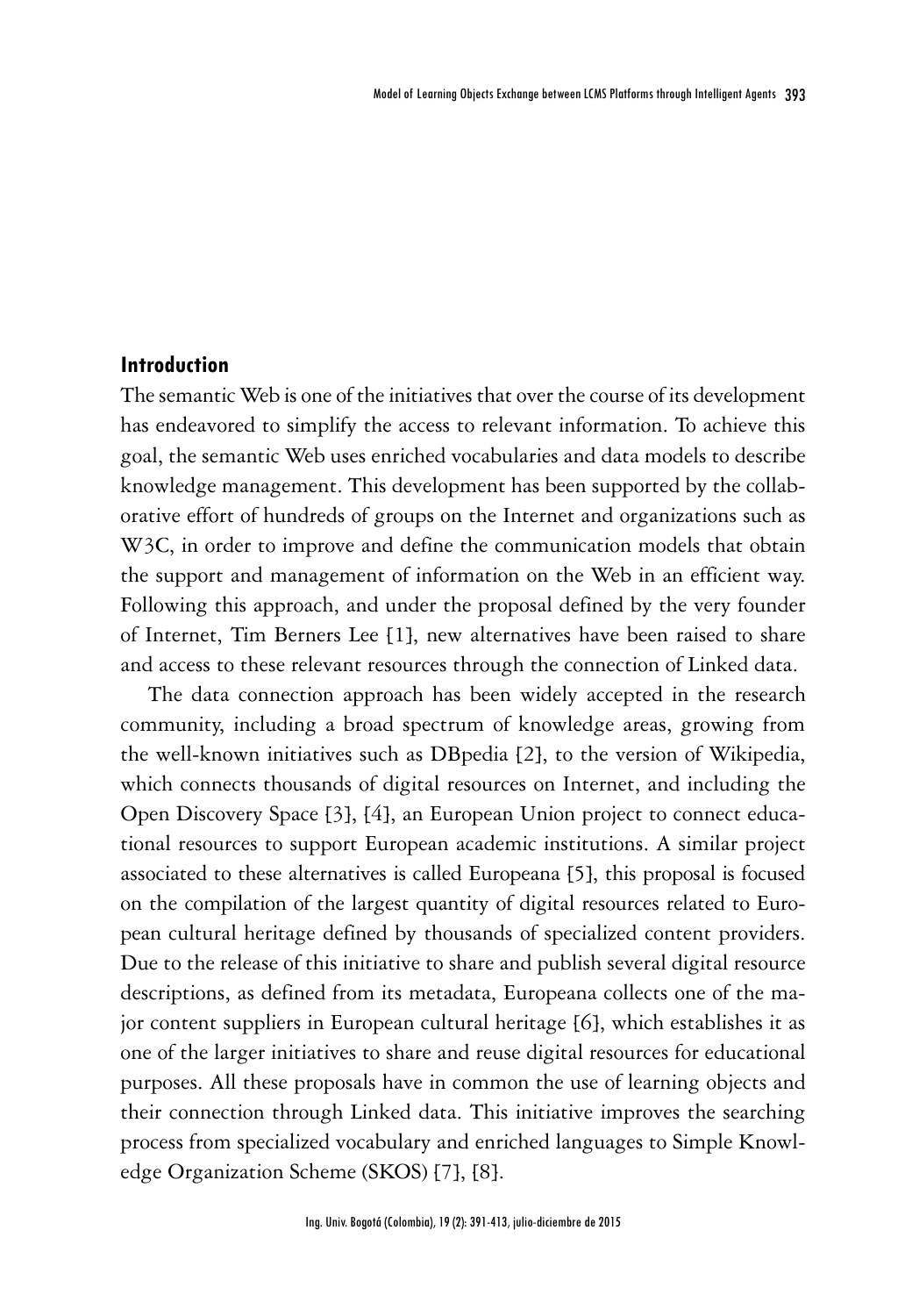Another useful strategy to manage educational material is based on the use of open source Learning Management Systems also known as Learning Content Management System (LCMS). These tools enable three characteristics: (1) The management of the learning process; (2) the storage of contents and educational material; and (3) the development of strategies to improve complementary training. Nevertheless, the restrictions to share information between diverse platforms (i.e., constrains to access to material, among others) have conditioned their potential to simply relevant educational material linking and the allocation of resources for a large academic community.

Additionally, LCMS have been used in platforms oriented to support learning management through the creation of courses to share material and accomplish complementary training. However, most of this stored material is not continually updated and the reuse of information is a difficult process in learning environments. This phenomenon reduces the quality of material reuse. Usually, the material is stored in various platforms through numerous factors that reduce their scope and subsequent impact in the academic environment. Some of these factors are: (1) A lack of knowledge about tools to create and manage learning objects; (2) the absence of institutional policies towards management and updating of material for reuse; (3) the lack of initiatives to create digital repositories to index educational material within institutions; (4) low usage of resources; (5) few search strategies to facilitate access to digital resources (learning description models can help to facilitate the search processes); and (6) difficulties in the usability associated to search interfaces [9]-[11].

Associated with the use and characteristics of digital resources to simplify reuse, a number of descriptions are required to enable a major scope and visibility. These strategies had covered the metadata definition, which came from an exchange data model such as LOM [12] or a specification model such as SCORM [13], supplying a digital resource description. Because of these processes, activities aimed to create learning objects are released to encourage searching processes and learning object localization [14]-[16].

Using this insight, the goal of this article is to present a proposal to enable the search and exchange of learning objects process between two LCMS platforms (Efront and Moodle), with the purpose of locating relevant learning objects for subsequent bonding with initiatives such as Linked Data, over an area of greater knowledge. To achieve this objective, section 1 describes relevant concepts to develop this proposal. In section 2 the methodology to develop the search strategies is presented. Section 3 describes: (i) An implemented search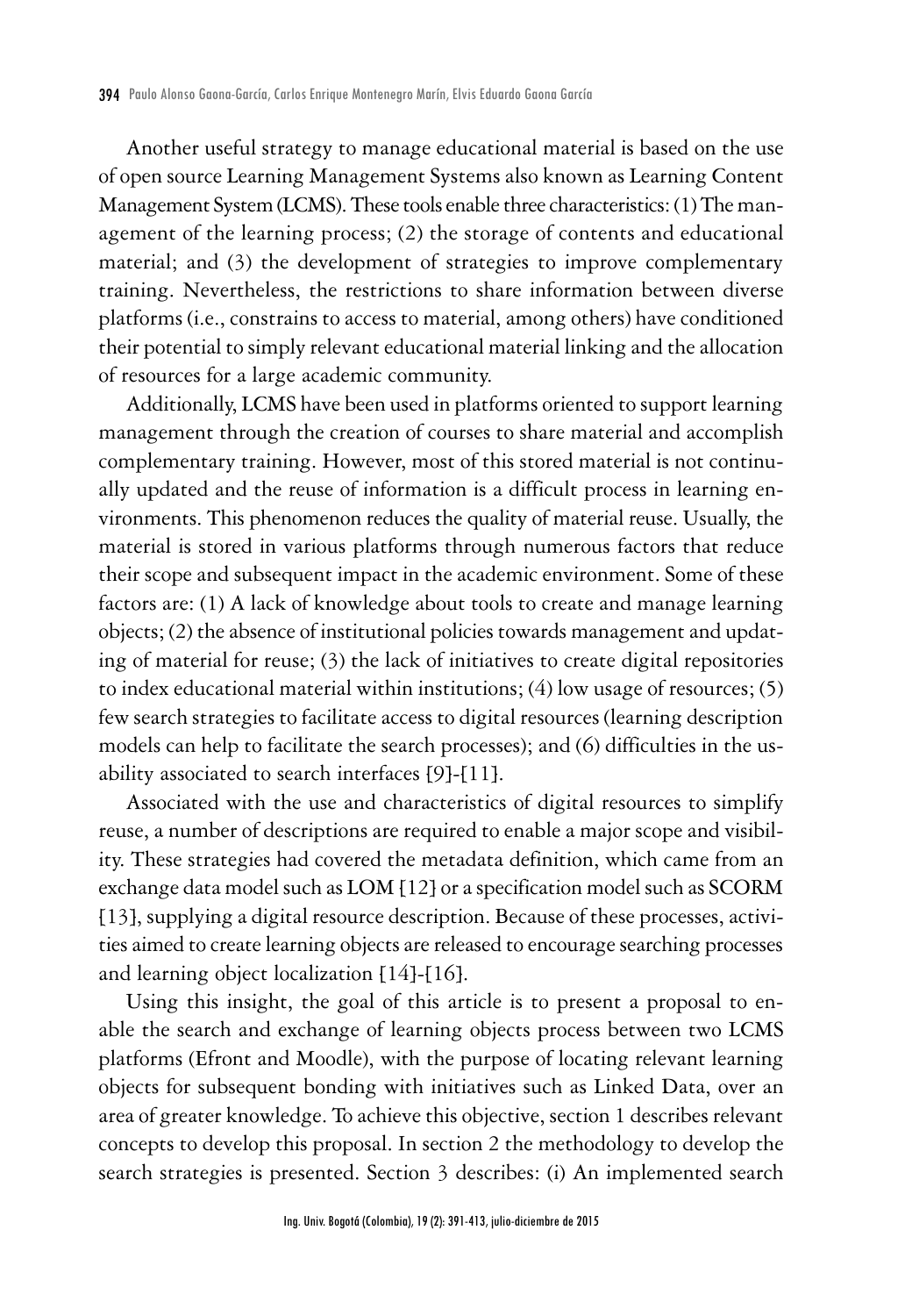web based on SCORM content and, (ii) the development of two modules to perform the interoperability between the two LCMS platforms based on different architectures. In section 4 an evaluation of the developed agents is presented. Section 5 presents results and analysis. Subsequently we present a section with the discussion, conclusions, and future work.

#### **1. Conceptual Framework**

Information exchange and interoperability between platforms have been defined in further education areas such as Geographic Information System GIS [17]. Moreover, diverse strategies to collect and connect digital resources are carried out through well-known tasks, such as harvesting. This process is also known as learning objects indexing; it enables the association of thousands of digital resources created and stored in digital repositories through the Open Archives Initiative Protocol for Metadata Harvesting (OAI/PMH) protocols [18], [19]. The aim of this proposal is based on the reuse of a digital resource and its adjustment within a learning environment [18], [19]. Likewise, the OAI/PMH protocol is seeking to improve academic material research stored in databases or external repositories which are not connected in conventional searching engines such as Google and Yahoo [20]. This type of activities have enabled the definition of specifications and policies to use and share digital resources from metadata meaning [21], [22]; improving processes to create educational material by a large user community with emphasis on searching educational material for its reuse. Nevertheless, it still occurs that this material is stored in diverse open source learning management platforms (Learning Content Management System [LCMS]), which represent a great opportunity for material reuse in academic networks, and also it makes possible to develop an extended coverage and visibility of academic material.

Currently, the studies about human knowledge and its depiction in computation are still based on a centralized and widespread artificial intelligence meaning [23]. To solve great problems, a major knowledge is required and this knowledge has to be represented in some manner through defined languages using a computer. To adjust this problem, applications are designed to define how knowledge can be described [24]. An example of these applications is software agents: software designed to accomplish a particular activity and act taking certain rules or designed patterns from a describing knowledge schema [25]. Accordingly, knowledge can be used by a software agent describing specific representations.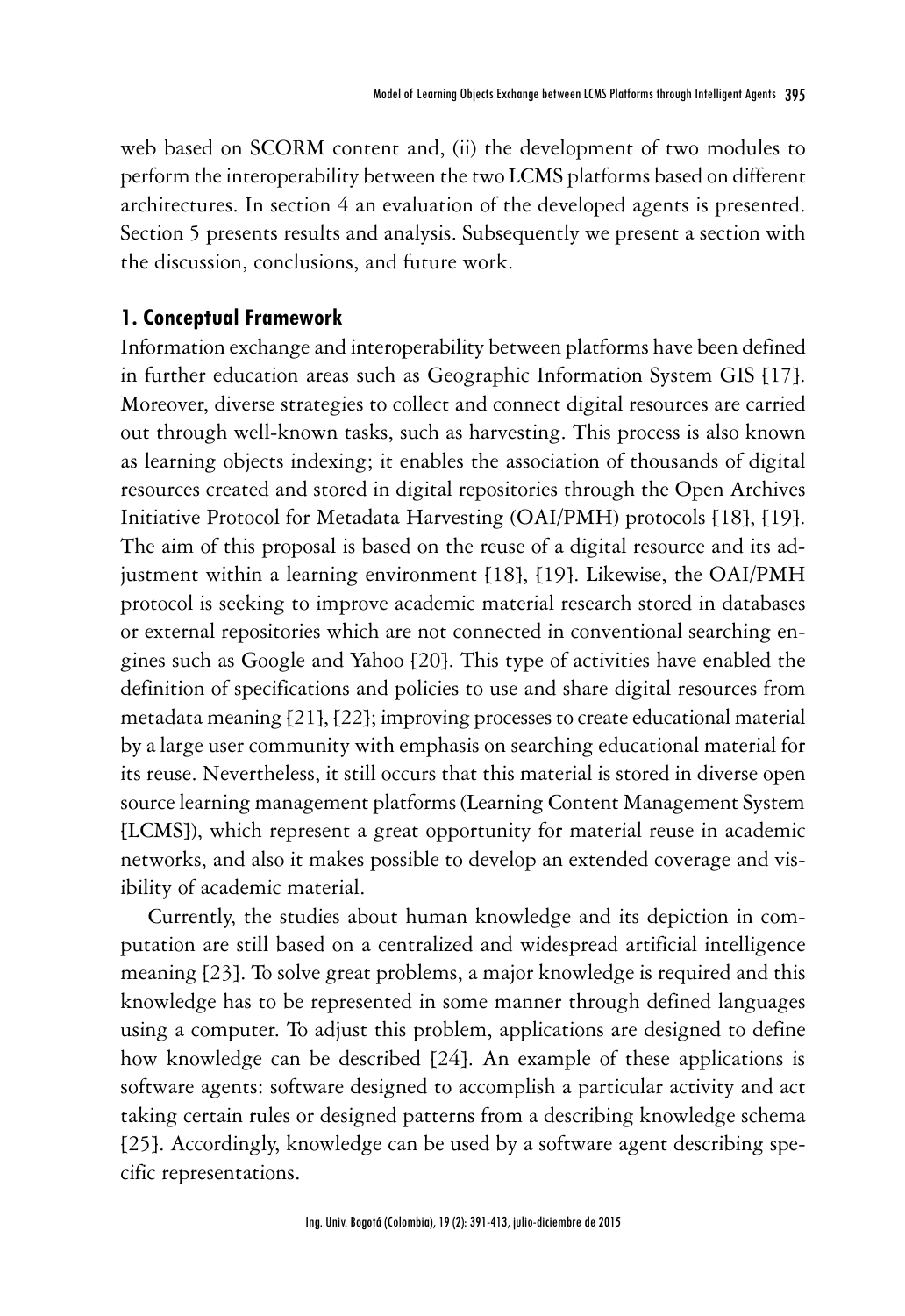#### *1.1. Software Agents*

A software agent is defined as any system able to perceive environment changes [25], [26]. Therefore, a software agent perceives information about its current state and compares it with its objectives and finally acts based on the rules and gained experiences within an environment. Agents operates in context, in other words, they do not usually perform the same tasks and even do not follow similar ways to accomplish a specific task.

Also, an agent has the authority to decide when it is appropriated to complete a task. They do not need to be invoked; in fact, they have to be active all time. Agents maintain modularity properties, low coupling, reliability, efficiency, persistence, among other, to accomplish their objectives [27].

#### *1.2. Web Services*

A web service is a set of applications that are related on the Web with other technologies to exchange data in order to deliver services to users through the interoperability between them. The users can access a service from a remote site through any provider that offers a network platform. Service providers deliver communication mechanisms to interact between them to represent information dynamically, these mechanism assume that the architecture makes the interoperability and extensibility possible among other applications to perform a complex action [28].

A web service allows to share information and also it allows sharing functions regardless the platform, due to enriched languages such as XML. The latter makes possible to link the web services with others services to achieve new tasks. In this proposal, during the exchange process activities a number of services must be specifiedas to guarantee quality interoperability between the LCMS selected, even though each service relies on different platforms or standard frameworks. In this respect, it is taken as a basis the architecture defined by WC3 [29], the components of which are shown in Figure 1.

#### **2. Methodology**

In order to carry out this project strategy, an application needs at least one LCMS platform to connect all contents. In fact, a fully completed connection between two or more LCMS platforms produces an environment of interoperability between platforms to share content through web service definitions. Due to this fact, the application executes searching processes in accordance with user needs also aligned up with an educational institution project. This connection is made through a module to enable authentication and later access to services for each user**.**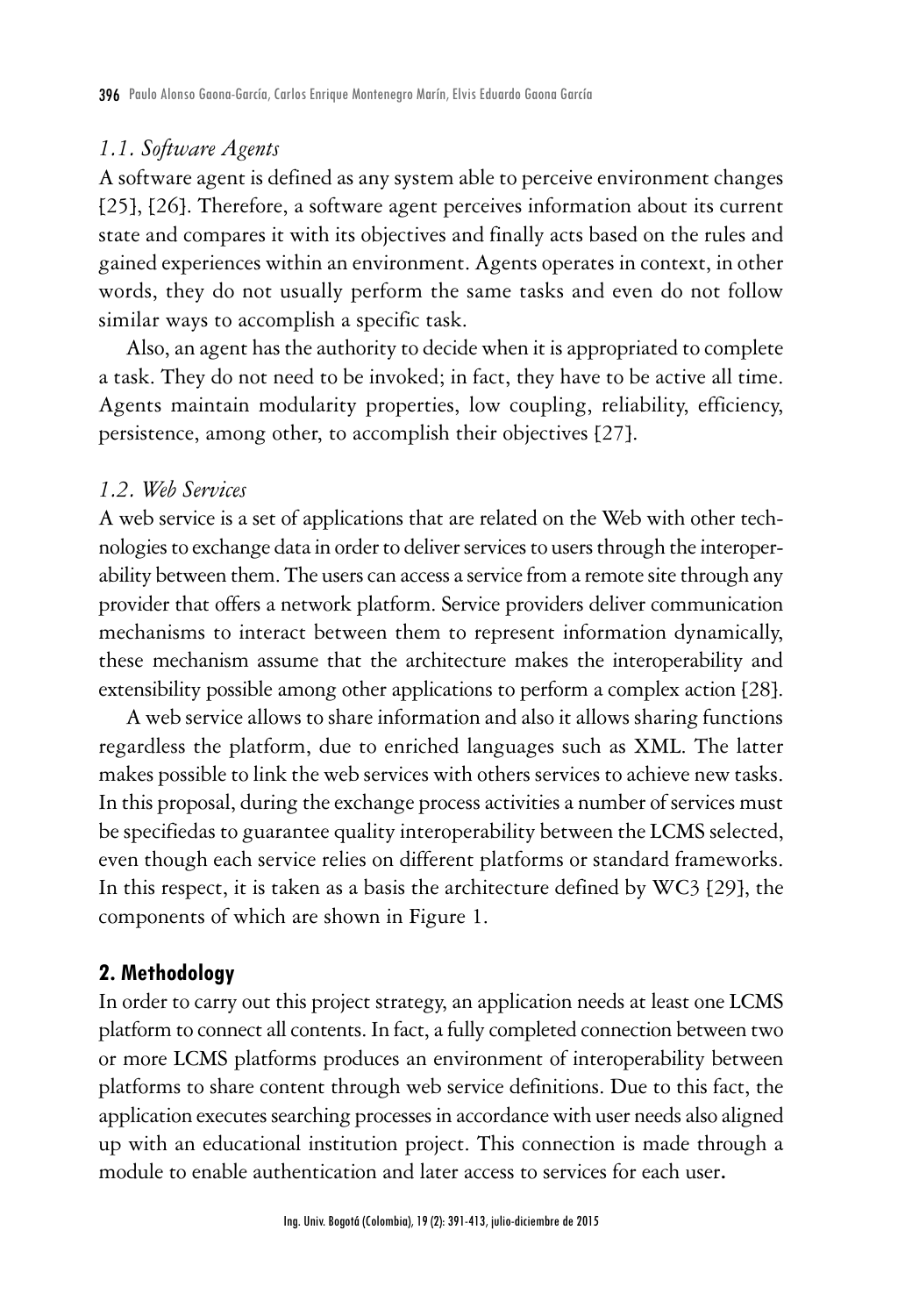

Figure 1. Web service architecture defined by W3C



## *2.1. Selection Criteria for LCMS Platforms*

The criteria of selection of Efront and Moodle were given by: (1) Their modular developed structure based on dynamic learning, object-oriented, and modular environment; (2) the platforms developed in PHP language enable operating system execution due to their supporting convenience in a Web server such as Apache; (3) they are distributed by an Open Source under GNU public license; and (4) they have a compatibly standard with SCORM version [13] and with the IMS packaging since 2006 [30].

## *2.2. Validation Method Definition*

The proposal pretends to enable the search of learning content based on SCORM specifications, and also to share content between two different LCMS platforms. The specification has been defined due to its easy adaptation and application over most projects, with emphasis in the base developing and learning objects creation in a structured manner. In order to perform this activity, the proposal was designed to deploy a module to ensure interoperability between the selected platforms (Efront and Moodle) and to guarantee its functionality. The module is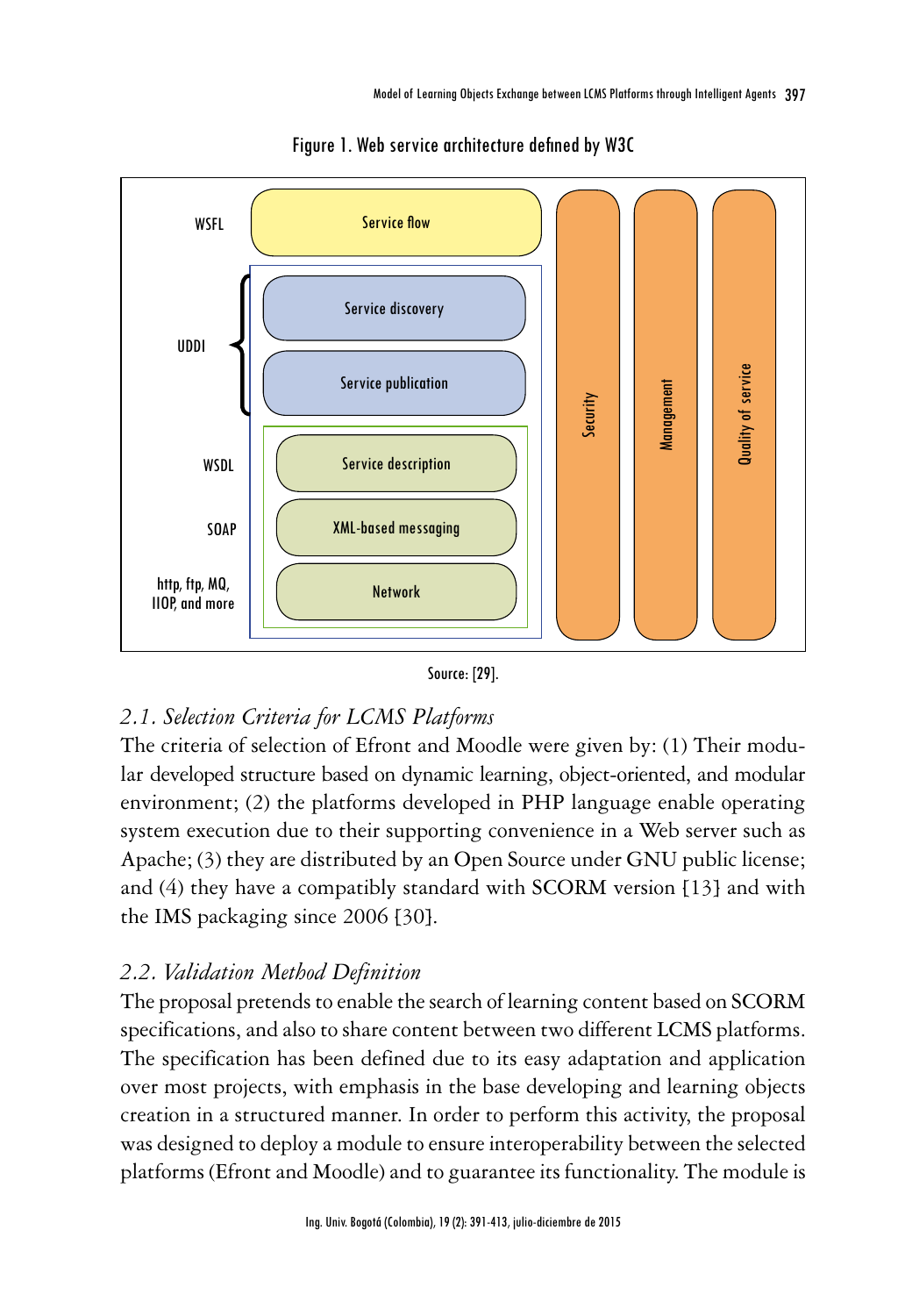compose by three Web services in the same programming language for Efront and Moodle respectively:

- 1. To authenticate registered users in the platform, who can access to the search engine and download SCORM content.
- 2. To entrust the described metadata operation in each learning object. The process would allow to store and index context with the aim of enabling future searches defined by the user criteria.
- 3. The last developed web service goal consists of developing codification and packaging processes in order to share relevant content selected by users.

For the purpose of integration of a LCMS platform, a communication module is necessary to set up a LCMS platform; which means, the information requires to be adjusted to provide three essentials Web services for browser functionality. Therefore, the Web services defined to be used by LMCS are: (1) *Authentication*  (to allow users access to the browser platform); (2) *search and metadata access* (to obtain metadata by SCORM content in the platform); and (3) *connection of learning objects to services* (to associate contents accordingly to search criteria defined by users). Figure 2 presents a description of this process.



#### Figure 2. Interoperability module defined for LCMS platforms

Once the module is set up in the platform, the clients are defined in each defined Web service. Then, they are added to the browser to connect contents

Source: authors' own elaboration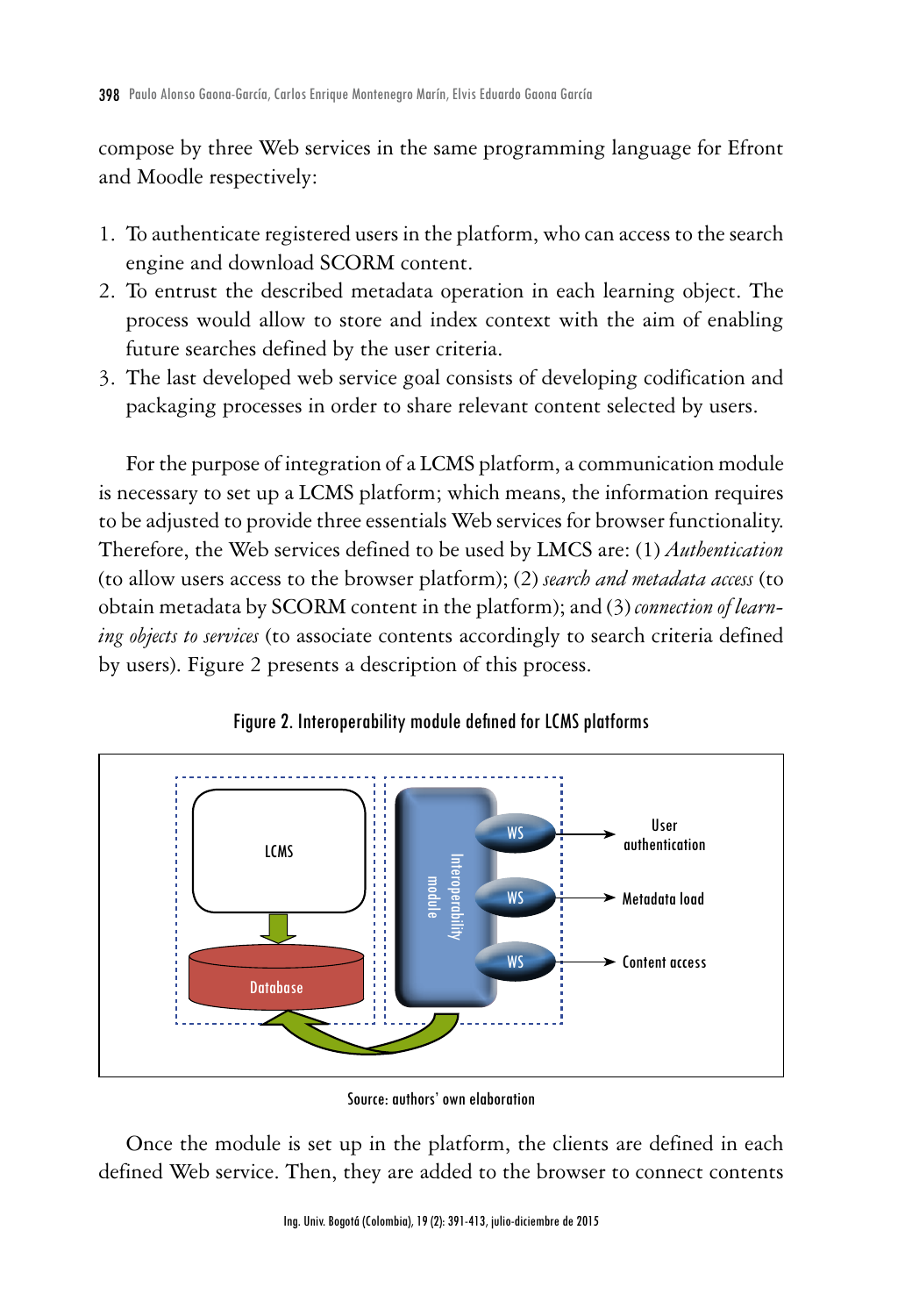to the new platform, to subsequently link them to the browser. Figure 3 shows the process in detail.





## *2.3. Access Service Process*

Services provided by these platforms are consumed on different execution moments. The metadata service is consumed before the application starts running; it needs to access metadata content in each connected platform before starting a search process. After one access, this service carries out the organization and indexing process for the information agent, they have to check if all elements needed to make its job are active. On the other hand, the other two services (authentication and download) are consumed during execution time; one during the validation moment and the other one during the download.

The last two services are independent, called by each user during their interaction with the browser as shown in Figure 4.

A process to carry out search through the interaction between users in the web application is defined below. In this scenario three actors are defined: the *user* who makes the search, the *search agent*, and the *Gateway agent* who receives a user petition a sends it to the *search agent* for each request made by the user application. The work flow of this process is defined as:

• The search criteria are defined by the user accordingly to key words related to the learning object within the browser interface.

Source: authors' own elaboration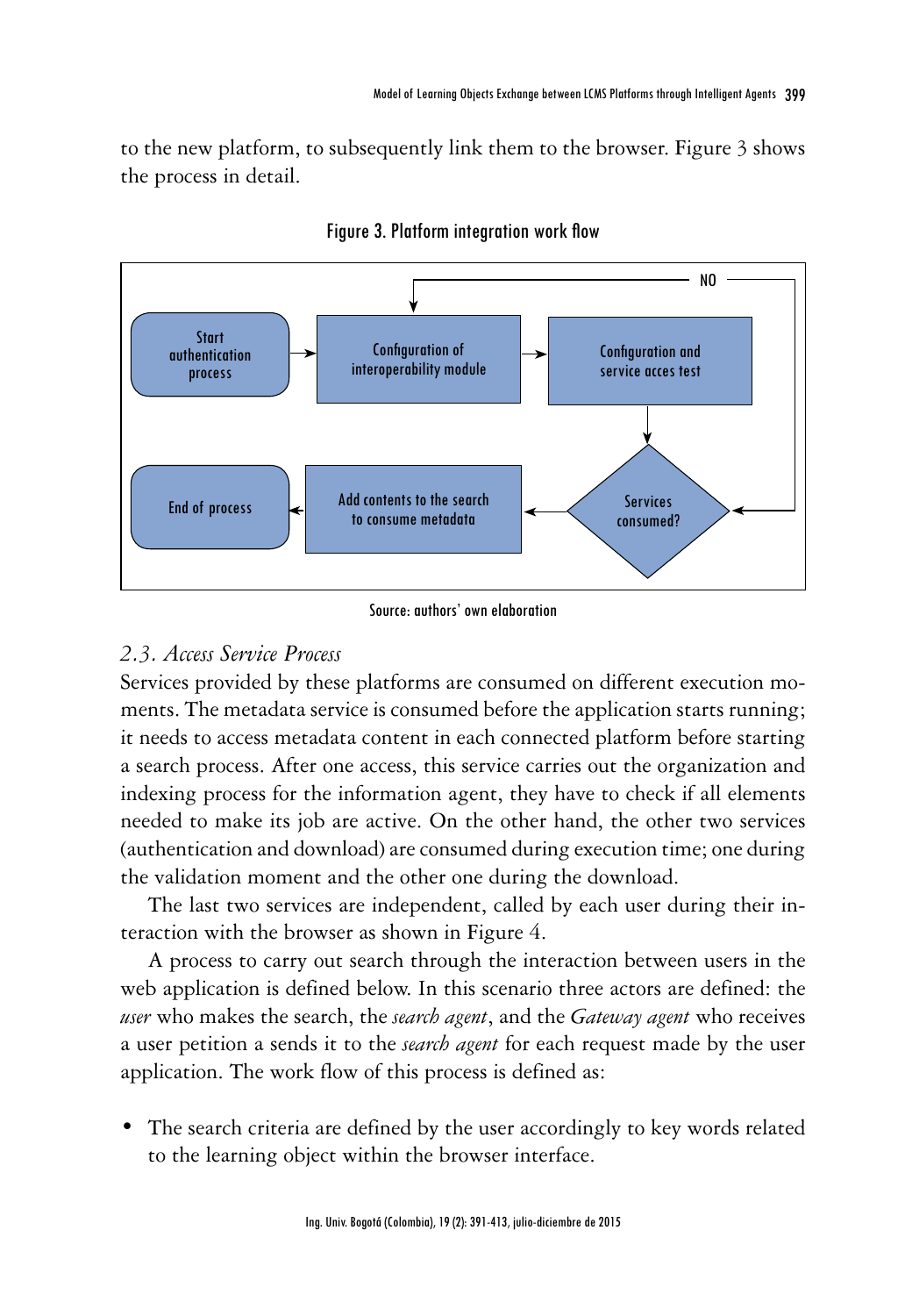

Figure 4. Connection between the work flow of learning bbjects



- These words are received by the *Gateway agent*, which is responsible for the communication of user needs with the *search agent.*
- The *search agent* develops the selection of contents based on the information provided by the *gateway agent* and the metadata registered in the system.
- The contents are organized based on relevance and coincidence in the metadata browser.
- • The *search agent* returns to the *gateway agent* with a coherent list of content according with the related metadata information.
- The *gateway agent* organizes the diverse results and its corresponding information.
- Finally, each user can access to content that he considers convenient according to their needs.

In the search process the agent receives a petition to encounter learning content related with the information that the user had considered convenient. The agent compares this information with metadata contents that are indexed and divided by their characteristics for easy organization and filtering. The next section describes the working model defined for the module implementation and authentication, including connection and access to learning objects stored in LCMS platforms.

#### **3. Working Model Planning**

The description of each module defined to carry out authentication, validation, and search learning object in each selected LCMS platform is presented below.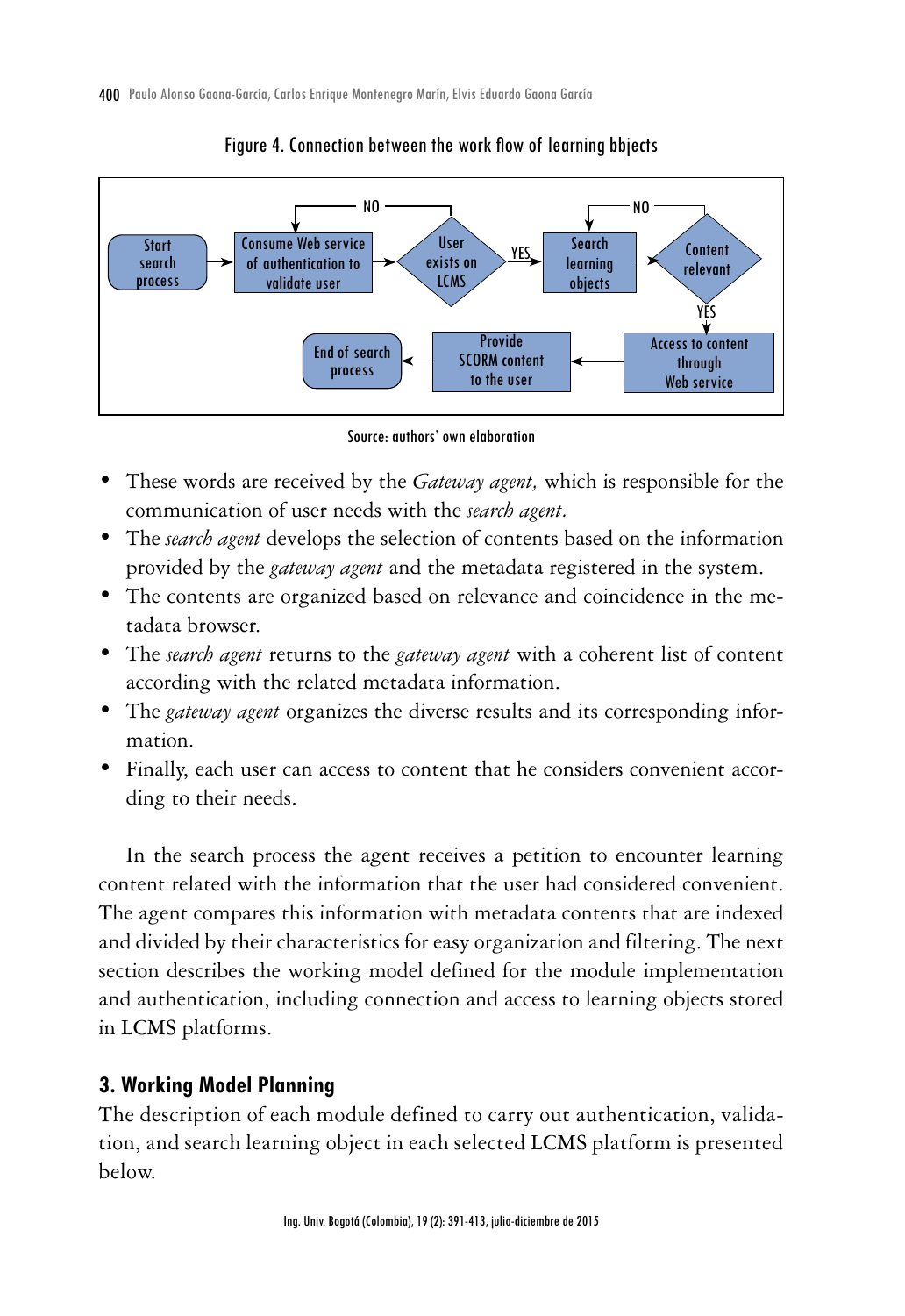#### *3.1. Authentication Module*

The search of learning objects are based on SCORM upon diverse virtual learning platforms (LCMS). Hence, a browser is defined to integrate custom content to each LCMS platform through metadata described in SCORM package. Consequently, one of the objectives of this project is to share isolated content in diverse educational institutions which use LCMS platforms as a learning tool.

In order to establish the trust and reliability of the contents, a security layer is proposed under the Web of Trust content [31], [32], where users keep a certain degree of trust with small group of users. This reliability principle enables the user to be authenticated in an educational institution to share resources in a secure manner, in such a way, that the user can have access to contents of all institutions linked to the prototype, as it is presented in Figure 5.



Figure 5. Authentication module between different platforms in rducational institutions

Source: authors' own elaboration

Figure 5 shows an example of this authentication model, generating a secure work environment in diverse institutions under the Web of Trust (WOT) concept. The definition of trust levels in LCMS platforms has been defined in a previous work [33]; it enables the sharing of learning objects, promoting also the development and updating of learning objects in a virtual learning environment starting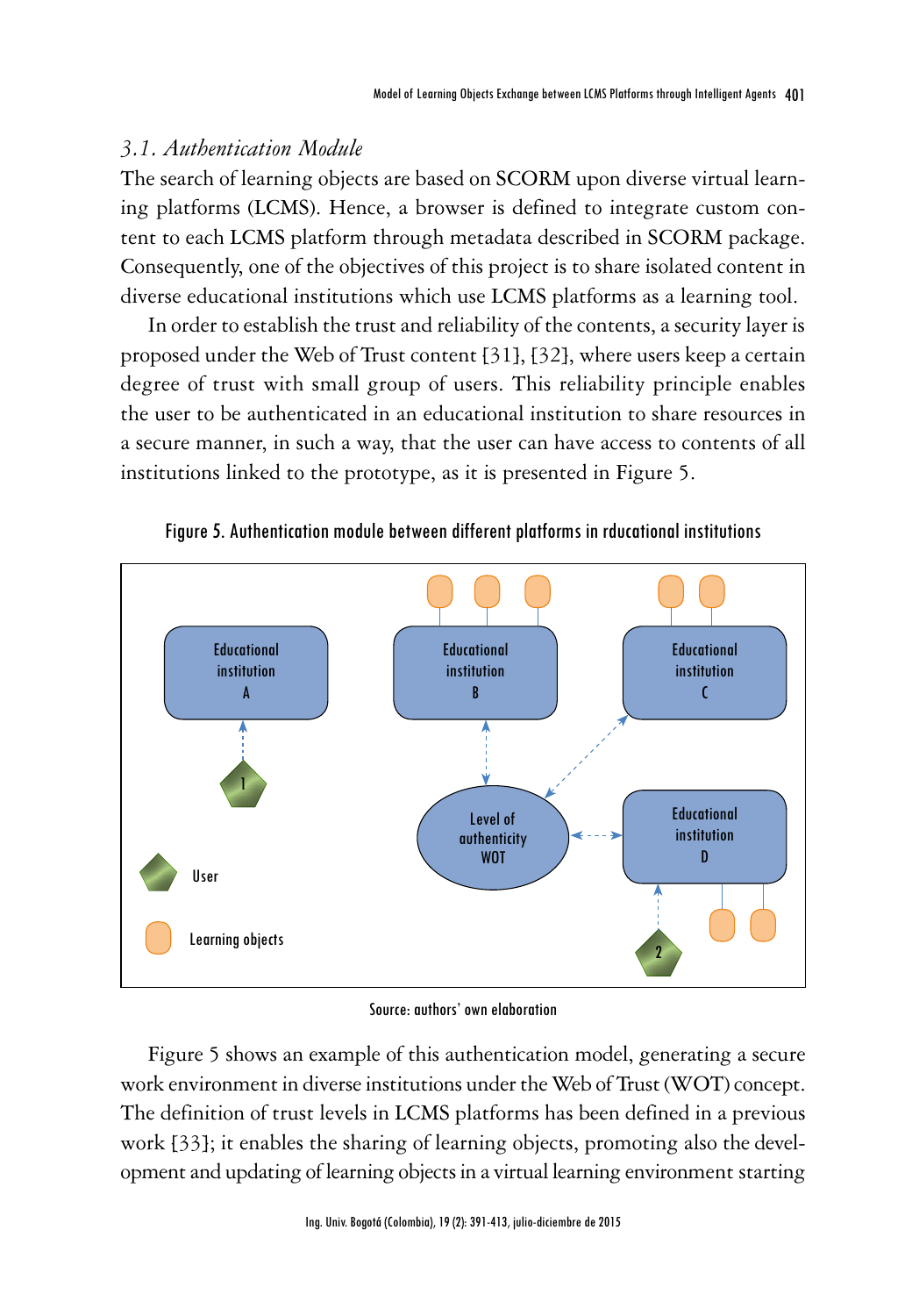in academic communication networks. This process would allow the search and access to reliable contents on Internet.

When learning objects are supported by educational institutions, these provide a large degree of trust to the truthfulness of the content, due to fact that they are frequently used into a learning process. The project is based on this foundation to offer an environment where users can locate the content according to their needs, under trust principles, and access resources in a relevant manner.

In order to develop an authenticity level in various LCMS platforms, an ontological model is defined to represent trust levels, specifically within a LCMS platform using OWL-DL created by the W3C Web Ontology (Web Ontology) Working Group. Methontology [34], [35] was the developed methodology, which enables the construction of ontologies at the knowledge level, and it has been proposed by the Foundation for Intelligent Physical Agents (FIPA), which promotes interoperability through applications based on agents [36]. Figure 6 shows the ontological model proposed to define security levels, as proposed by [37].





Source: authors' own elaboration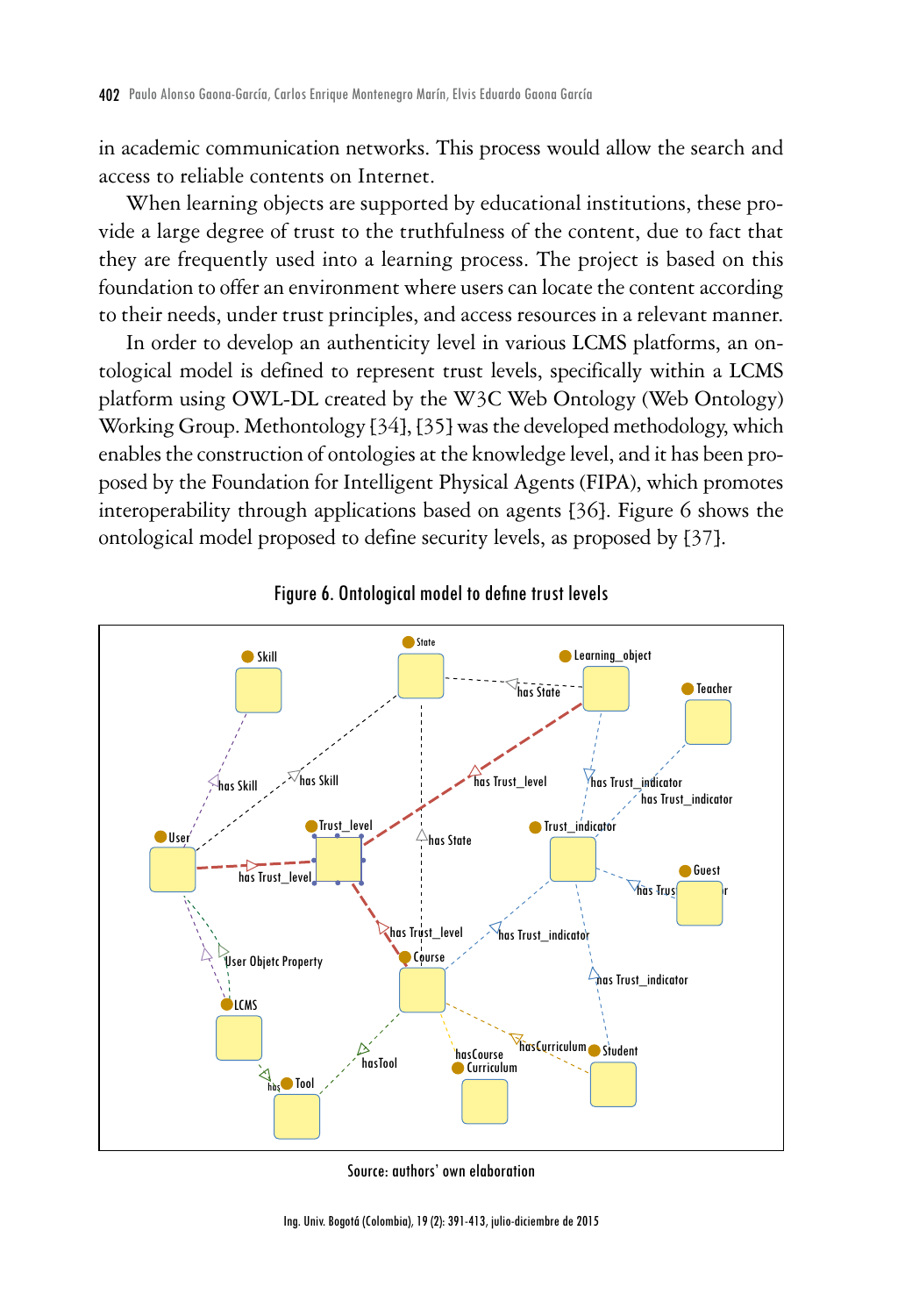Hence, the software agent attends the search of learning objects in the storage of LCMS platforms. This agent uses the ontological model described above, in Figure 6, to establish a communication link; the users employ it to perform search processes. Two basic processes are executed by the agent: the first process is based on the search, and the second one is based on results organization.

During the search process, the agent receives a petition to find learning contents related with the information that users considered convenient. The agent compares this information with the metadata contents that are indexed and divided by their characteristics to enable the organization and filtering of data.

#### *3.2. Connection Module*

The connection process of resources define the sequence from an educational institution to the authentication module through the LCMS platform. These processes allow to share trusted content and access content from other institutions.

The development environment relies on the LCMS platforms to supply SCORM contents to share. Hence, the goal of this proposal is based on the integration and inter-operability between platforms to supply a search process. Bearing this in mind, the system is divided into various sections: First, the section associated to the *search core* related to the metadata logic, indexing, searching, and content results. The second section is focused on *inter-operability between platforms,* through web services to access information and connect learning objects without modifying contents or platform functions.

### *3.3. Communication Module*

For each LCMS platforms (E-Lera and Moodle) a module responsible for communications with the browser without modify normal functionality within each LCMS has been defined. This is a specific module in each platform, according with its architecture, which enables it to be set up according with the connection needs. In Figure 7 the application structure is shown.

For this module, the browser obtains information and provides interoperability content services through related searches based on metadata descriptions defined in each learning object. Therefore, each user can directly access the search results and access learning objects in a transparent manner on each LCMS platform where they are hosted, using a transparent communication process to access the contents.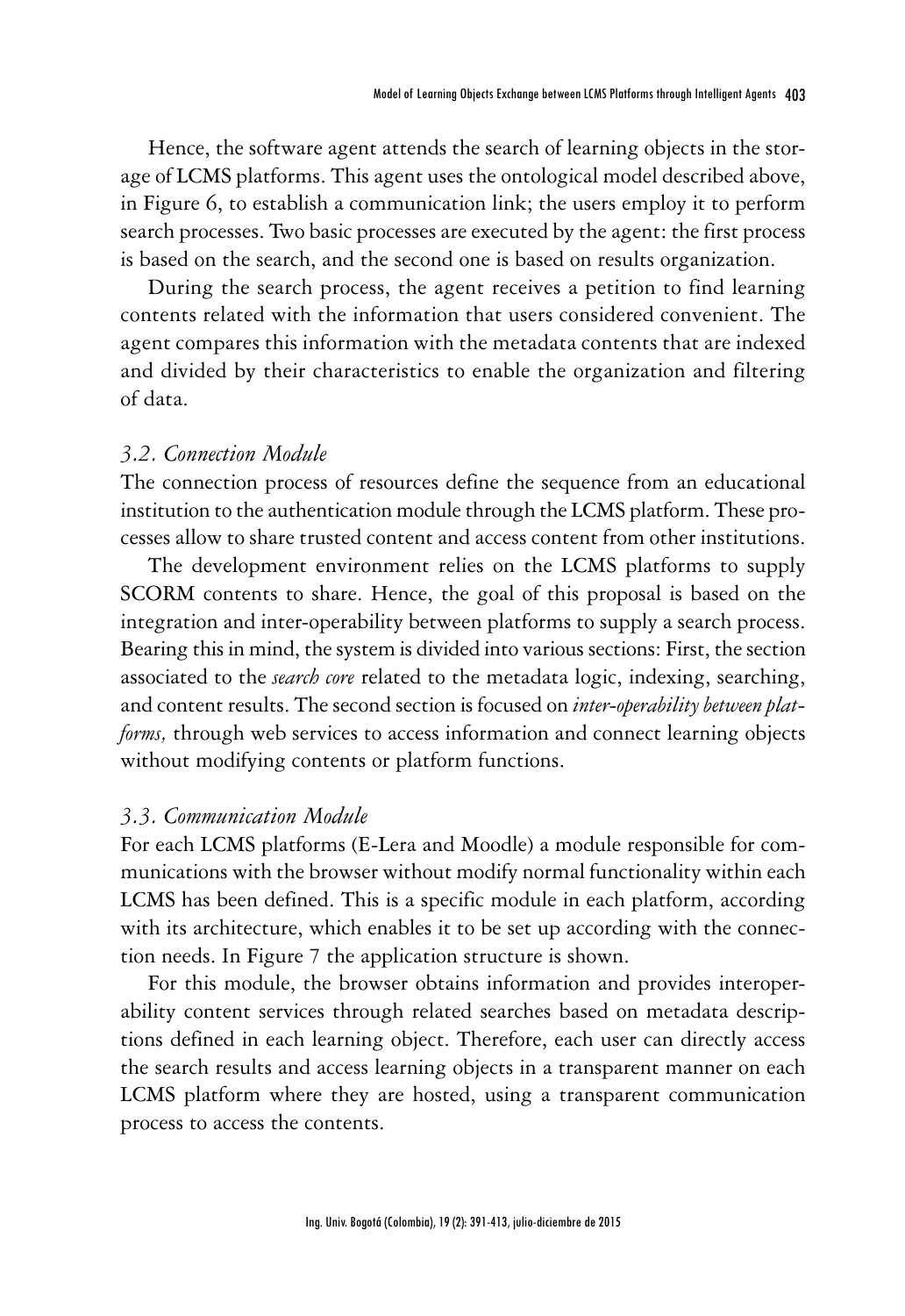404 Paulo Alonso Gaona-García, Carlos Enrique Montenegro Marín, Elvis Eduardo Gaona García



Figure 7. Application structure

Source: authors' own elaboration

#### **4. Learning Method and Evaluation**

With the aim of identifying criteria that encourages the usefulness and performance of the developed agent, various aspects have been evaluated through the functionality of the application. The study was developed with a usability expert participation (moderator) and 15 bachelor students from three bachelor careers. Two study methods (individual and focus groups) were used, although all sessions for both methods were carried out with the same protocol to avoid bias on the results. The protocol includes a section of questions using forms based in the Technology Acceptance Model (TAM) through the definition of sixteen questions to asses various aspects about usability and subjective perception of use. Furthermore, it was supplemented with other studies to measure response times associated with the deployment of digital resources during the search process. These studies have been had larger acceptance and dissemination in other work scenarios such as repositories [11], [38], and digital libraries [39], [40], which are the major application areas. Protocol was designed with the aim of obtaining feedback from participants during the focus group assessment sessions and development forms. The protocols used had the intention to assess the effectiveness of the developed agent and the subjective perception of the participants about digital resource search.

In order to carry out this study, a previous short introduction about the developed agent was performed. All users had prior knowledge about search functionalities in each platform (Efront and Moodle). Bearing this in mind, a case study was defined with the aim of assessing the agent in both platforms and the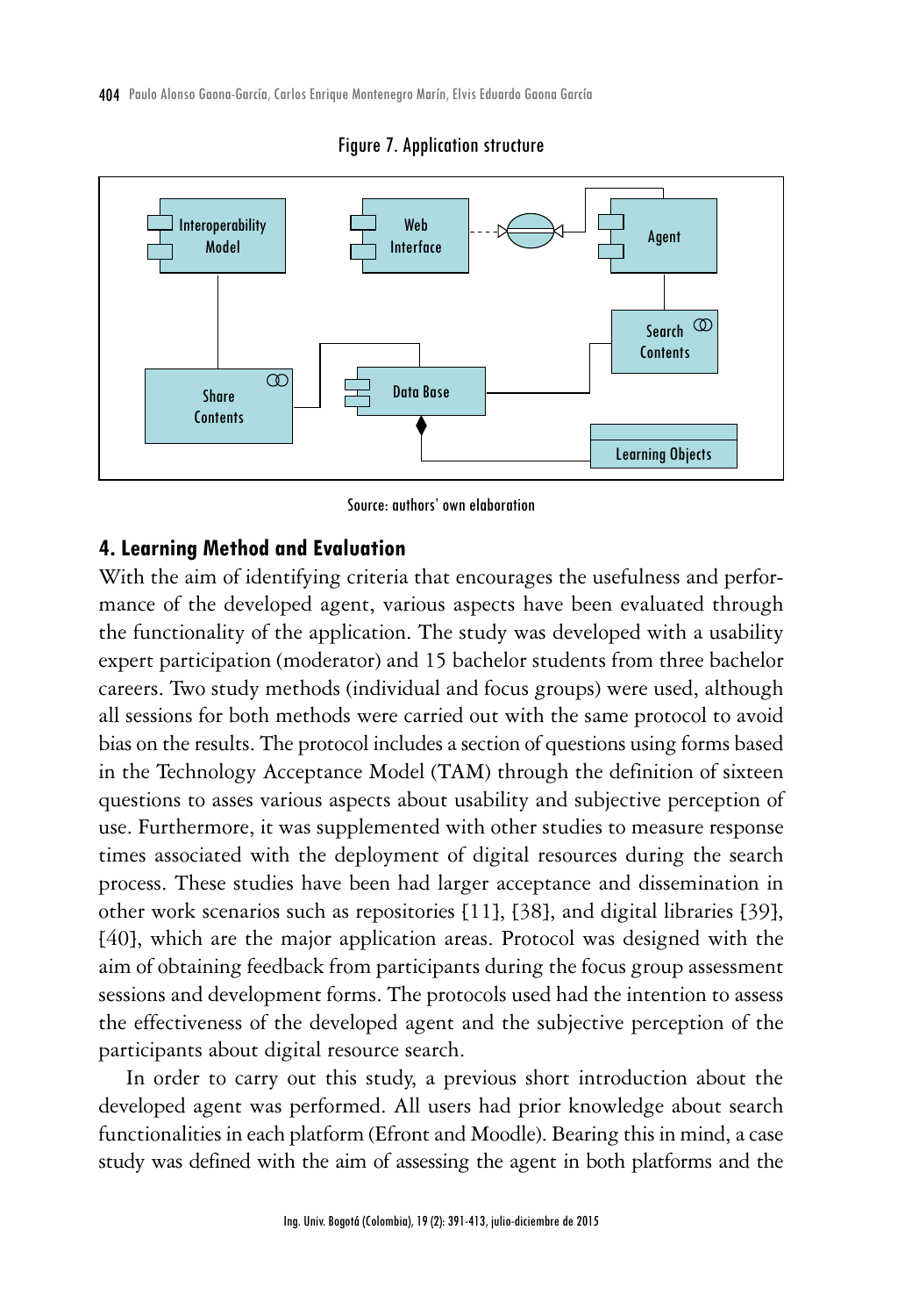conventional search methods that each platform provides. The case study included the search for ten digital resources, previously uploaded and managed through the virtual courses, and lessons created in both platforms. The participants had to perform ten types of searches from three scenarios defined by the moderator: test search, picture search, and videos, through criteria defined by subject, key words, and description. Finally, in accordance with usability factors, every participant had to assess the usefulness of the tool in accordance with the following criteria: *usability*, navigation, *aesthetics,* and *learnability*. At the end of each assessing step, response times were captured for every participant, as requested by the moderator, with the aim of measuring the agent effectiveness in both platforms.

## **5. Results**

A summary is presented in Table 1. The results presented show the valuations made by participants about the agent performance based on subjective perceptions.

|                   |          |          | $\mathbf 2$ |          | 3              |          | 4              |      | 5              |      |             | Standard                     |
|-------------------|----------|----------|-------------|----------|----------------|----------|----------------|------|----------------|------|-------------|------------------------------|
| Efront agent      | n        | (%)      | n           | (%)      | n              | $(\%)$   | n              | (%)  | N              | (%)  | Mean<br>(n) | <b>Deviation (SD)</b><br>(%) |
| <b>Usefulness</b> |          |          |             |          |                |          |                |      |                |      |             |                              |
| Ease of Use       | $\Omega$ | $\Omega$ | $\Omega$    | $\Omega$ | 3              | 42.8     | 3              | 42.9 | 1              | 14.3 | 3.71        | 0.756                        |
| Navigation        | $\Omega$ | $\Omega$ | $\Omega$    | $\Omega$ | $\overline{2}$ | 28.6     | 4              | 57.1 | 1              | 14.3 | 3.86        | 0.690                        |
| <b>Usability</b>  |          |          |             |          |                |          |                |      |                |      |             |                              |
| Learnability      | $\Omega$ | $\Omega$ | $\Omega$    | $\Omega$ | $\overline{2}$ | 28.6     | $\overline{4}$ | 57.1 | $\mathbf{1}$   | 14.3 | 3.86        | 0.690                        |
| Aesthetic         | $\Omega$ | $\Omega$ | $\Omega$    | $\Omega$ | $\Omega$       | $\Omega$ | 3              | 42.9 | $\overline{4}$ | 57.1 | 4.57        | 0.535                        |
| Moodle<br>agent   |          |          | 2           |          | 3              |          | 4              |      | 5              |      | Mean        | <b>Standard</b>              |
|                   | n        | (%)      | n           | (%)      | n              | (%)      | n              | (%)  | N              | (%)  | (n)         | <b>Deviation (SD)</b><br>(%) |
| <b>Usefulness</b> |          |          |             |          |                |          |                |      |                |      |             |                              |
| Ease of Use       | $\Omega$ | $\Omega$ | $\Omega$    | $\Omega$ | 1              | 12.5     | 5              | 62.5 | $\overline{2}$ | 25.0 | 4.13        | 0.641                        |
| Navigation        | $\Omega$ | $\Omega$ | $\Omega$    | $\Omega$ | $\overline{2}$ | 25.0     | 3              | 37.5 | 3              | 37.5 | 4.13        | 0.835                        |
| <b>Usability</b>  |          |          |             |          |                |          |                |      |                |      |             |                              |
| Learnability      | $\Omega$ | $\Omega$ | $\Omega$    | $\Omega$ | $\overline{2}$ | 25.0     | 5              | 62.5 | 1              | 12.5 | 3.88        | 0.641                        |
| Aesthetic         | $\Omega$ | $\Omega$ | $\Omega$    | $\Omega$ | $\Omega$       | $\Omega$ | 5              | 62.5 | 3              | 37.5 | 4.38        | 0.512                        |

Table 1. Descriptive statistical analysis for the agent in two LCMS platforms (1: disagree, 5: agree)

Source: authors' own elaboration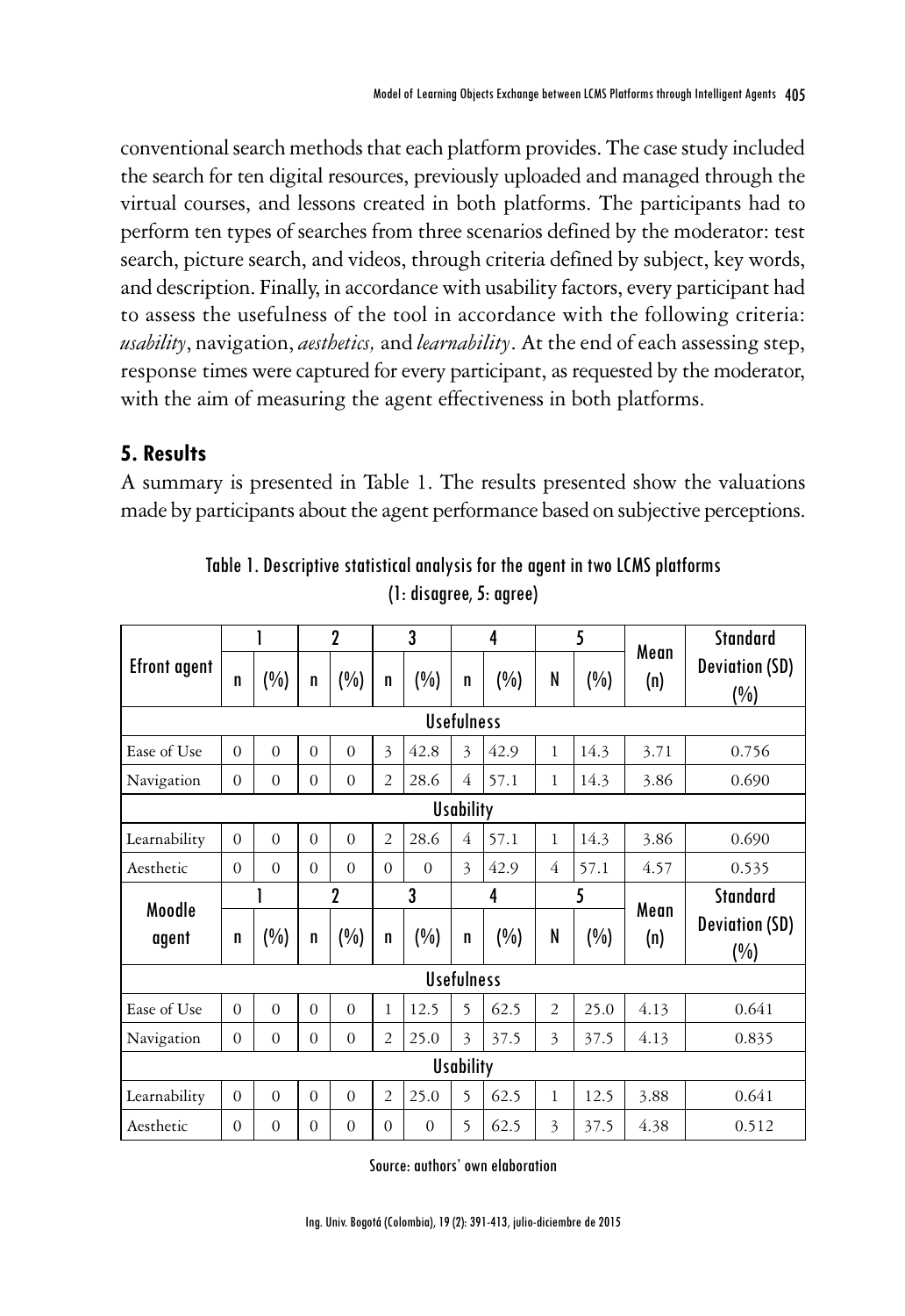The results obtained shows that most of the participants had a positive acceptance criteria to the agent used (ease of use) in the Moodle platform (Mean=4.13; SD=0.641) over the Efront platform (Mean=3.71;  $SD=0.756$ ). Nevertheless, the results concerning aesthetics show a slight preference in the way Efront deploys results (Mean=4.57; SD=0.535), over the Moodle platform (Mean=4.38;  $SD=0.512$ ). Regarding the navigation, most of participants expressed a preference for Moodle (Mean=4.13;  $SD=0.641$ , over Efront (Mean=3.86;  $SD=0.690$ ). One of the feasible reasons for these results might be that most of participants indicated through a think aloud session a larger time using Moodle over the Efront platform, which diminished the opportunity to recognize other attractive functionalities about filtering results.

In terms of deployment, most of the participants did not have a clear idea of the methods to filter search processes offered by the tool. This result was shown when they were requested to associate specific resources (text, pictures, and videos). Therefore, a complementary study was defined to identify the effectiveness of the agent in both platforms. In this case, every participant was required to perform ten types of digital resource searches based on the defined criteria in each knowledge area, description, and type of format in each platform. Initially, this process was conventionally developed (without the agent), following a search that was performed using the developed agent. Figure 8 shows the results obtained in both platforms coming from the conventional use defined in each platform and through the developed agent.

In Figure 8, a positive response time to find resources through the use of agents in both platforms is identified. Verifying these results through an statistical analysis, it was identified that samples were homogeneous with a significance level ( $\alpha = 0.05$ ), with the Moodle Agent having the shorter response time (Mean=4.53; SD=0.640), over the conventional search method using Moodle (Mean= $3.27$ ; SD=0.704). Likewise, the Efront agent had a shorter response time (Mean= $4.27$ ; SD=0.594), in contrast with the obtained results using a conventional searching method on Efront (Mean=3.20; SD=0.862).

Finally, Figure 9 shows a summary of the preferences of the participants to develop search process, in accordance with the obtained results in each search area requested by the moderator.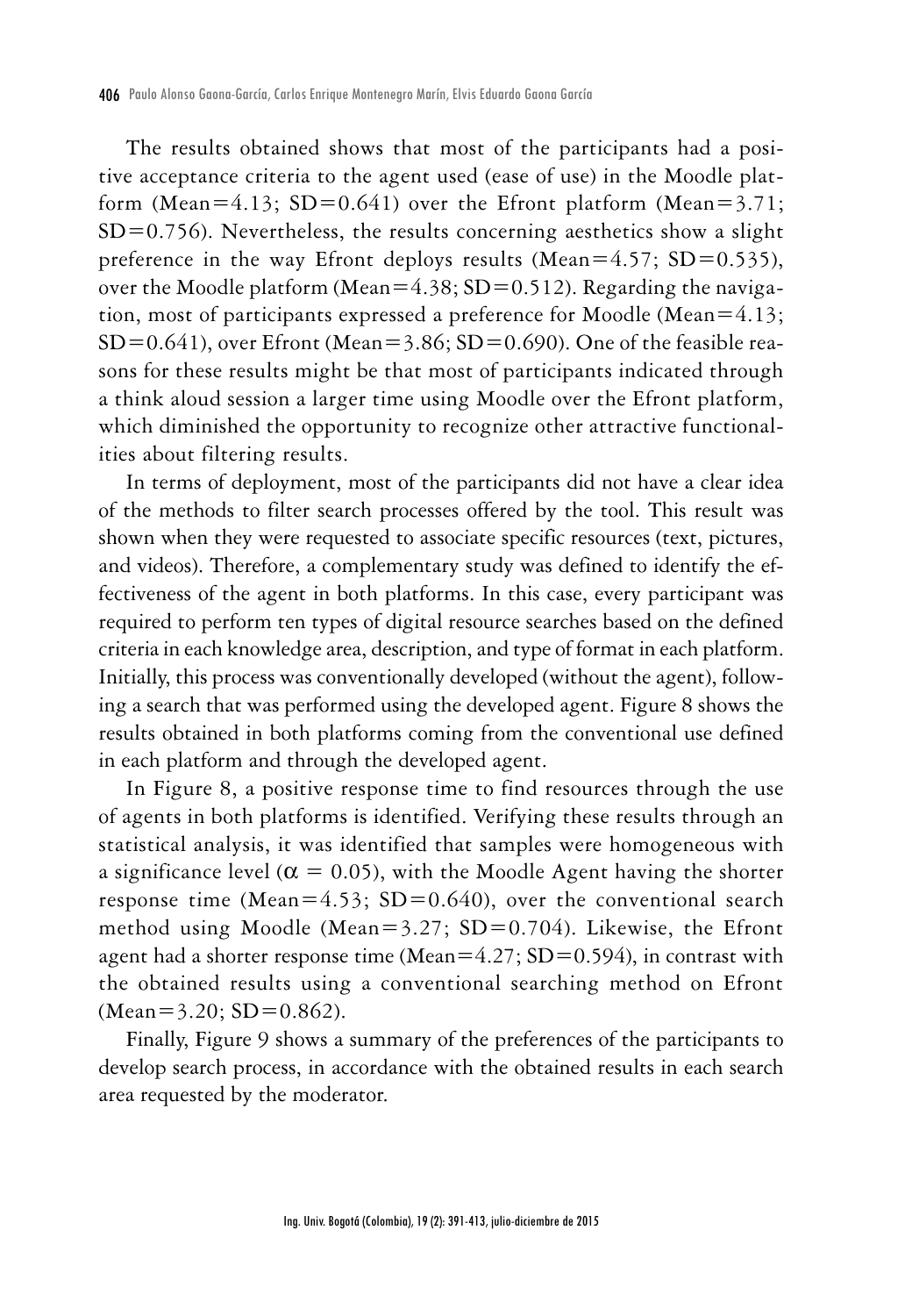

Figure 8. Difference between Time Responses of Search Methods

Source: authors' own elaboration





Source: authors' own elaboration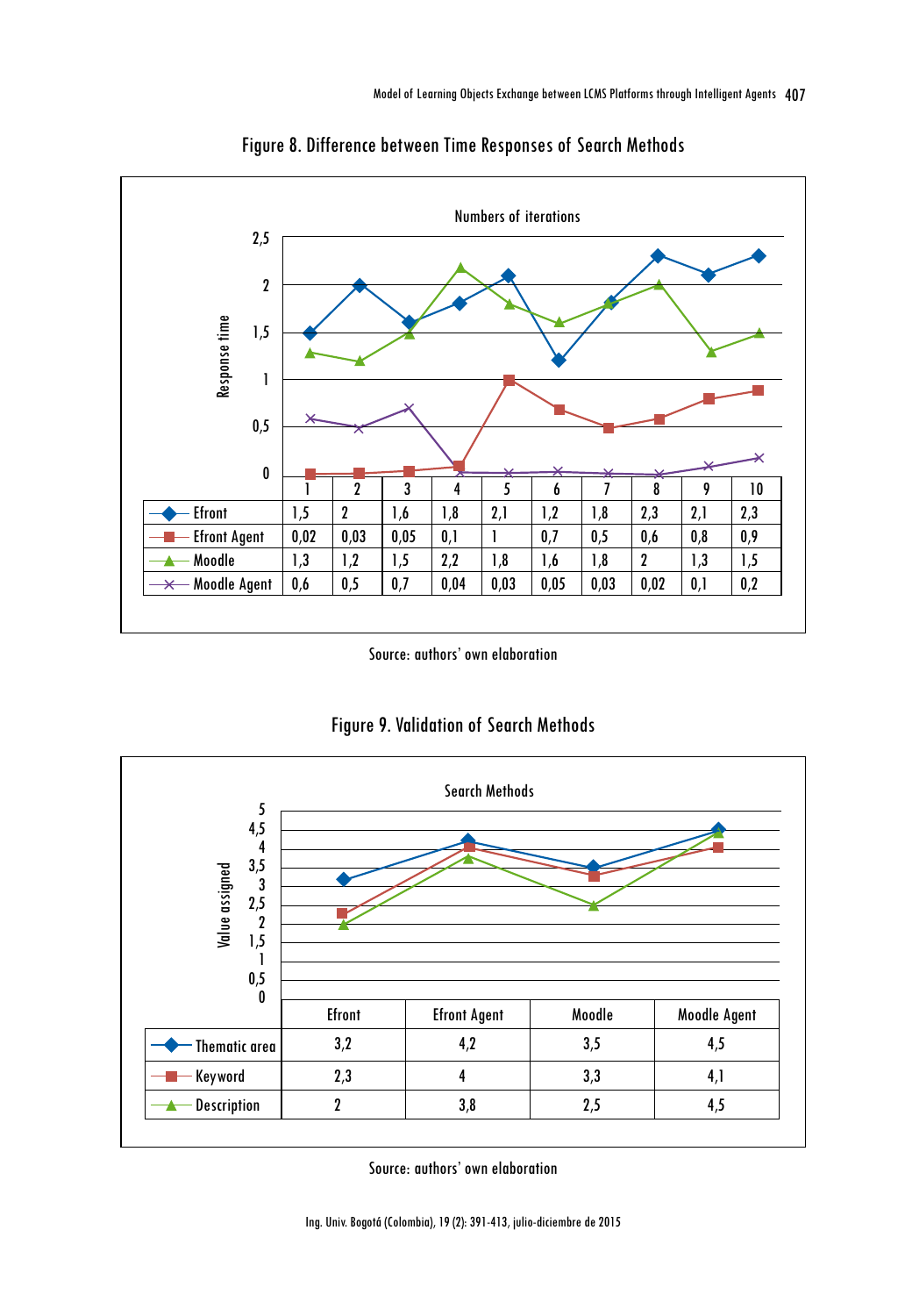A remarkable difference is shown in Figure 9 between conventional searches in each platform, in contrast with searches performed using the developed agent. Nevertheless, search preferences on each platform placed the subject criteria as one of the most important in order to develop a search process, being one of the most effective through the use of the developed agent.

#### **6. Discussion**

For the purpose of applying a communication module in both platforms Efront and Moodle; it was born in mind that the operation mode in each of them has to face the work models to develop a learning process. Considering that the Moodle platform is focused on sharing resources through the courses modality, and teachers or course creators are responsible for carrying out strategies to divulge and disclose contents in other courses, the agent obtains benefits from this work model. These benefits are greater than those provided by Efront, due to the fact that a resource could be used in different courses in diverse manners, which guarantees resource reuse in different work environments. On the other hand, Efront changes its learning process regarding Moodle. Virtual Education; in Efront it is not available in the content but in the lesson; that means a course has one or more lessons, and a lesson has one or more contents. Thereby, the reusable element for Efront is the lesson, enabling a lesson to exist in one or more courses, whenever the teacher or course creator allows it. Hence, the usability factor in each platform is defined by the agent success; others analysis factors are needed for both work approaches which are not included in this study.

Although there are similar studies in order to improve access to learning objects in repositories [37], [41], [42], and the use of the Web of Trust concept [34], [43] there are no studies related with the use of intelligent agents and the use of the Web of Trust in LCMS, such as Moodle and Efront. Notwithstanding the obtained results in the agent response time, it is important to clarify that aspects such as bandwidth connection, number of requests made to the server, and operational burden from other running applications on the server were not considered, elements that significantly affect the agent response time. However, concerning to web services, response time was positive for Moodle over Efront. Nonetheless, the operational model and digital resources stored on each platform might affect their efficiency, therefore, their use should not be excluded in both working models.

It is remarkable to mention that in accordance to the platform, it is important to understand its stored model of metadata. This stored model would enable the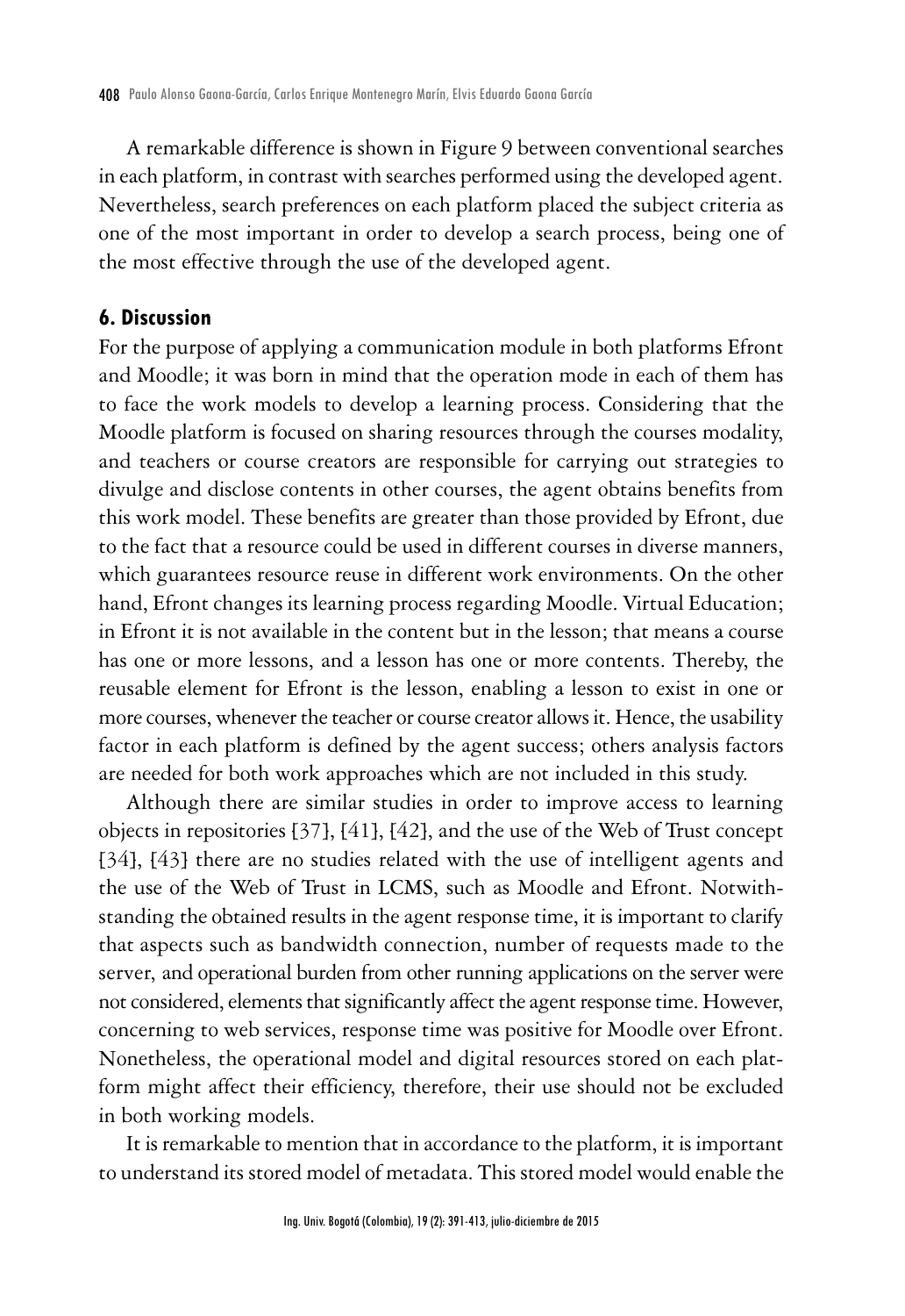adaptation process of the agent to perform search activities, and to access learning objects associated to a knowledge area. Therefore, it is necessary to adapt a stored model in each selected platform, with the aim of connecting learning objects in an efficient way towards search processes; this adaptation could take some developing time and management on each one of them.

#### **Conclusions and Future Work**

This proposal provides an effective method to enable interoperability between LCMS platforms with the aim of connecting learning objects. This characteristic facilitates the reuse of contents stored in different LCM platforms, in order to offer relevant information through an academic network. This provides a reliable communication manner, based on the web trust placed between educational institutions that use LCMS platforms.

The confidence relations defined to share learning objects have been identified with emphasis on a centralized architecture, with the aim of enabling any educational institution interested in use of the services to share learning objects with other institutions. The latter service enables a centralized communication to any user who requires access to reliable academic content. Finally, the communication module simplifies the management and control processes, allowing access to a larger quantity of learning objects based on SCORM specifications, similarly to material updating activities to improve their quality.

Due to this working environment, two facets were defined for learning object use. The first facet comes from educational resources supported by SCORM, promoting the use of this specification and encouraging interoperability between different LCMS. The second facet comes from the LOM metadata used to enable search processes and material reuse in diverse LCMS platforms.

In the future, the application of visual search interfaces coming from visual techniques [44]-[47] is expected, with the aim of improving the processes to access relevant learning objects, while it integrates aspects related to the usability of the interfaces [9]. Following this premise, it is important to rely on classification schemes that promote the organization of learning objects according to the specific knowledge area [37]. For this purpose, the representation of knowledge schemes is considered that it could be obtained from ontology and thesaurus, which provide a digital resource classification within a knowledge area.

Furthermore, the association to connection technologies such as Linked data; this type of proposal enables the reuse of educational material stored in LCMS platforms, providing a major educational material scope in a reliable way to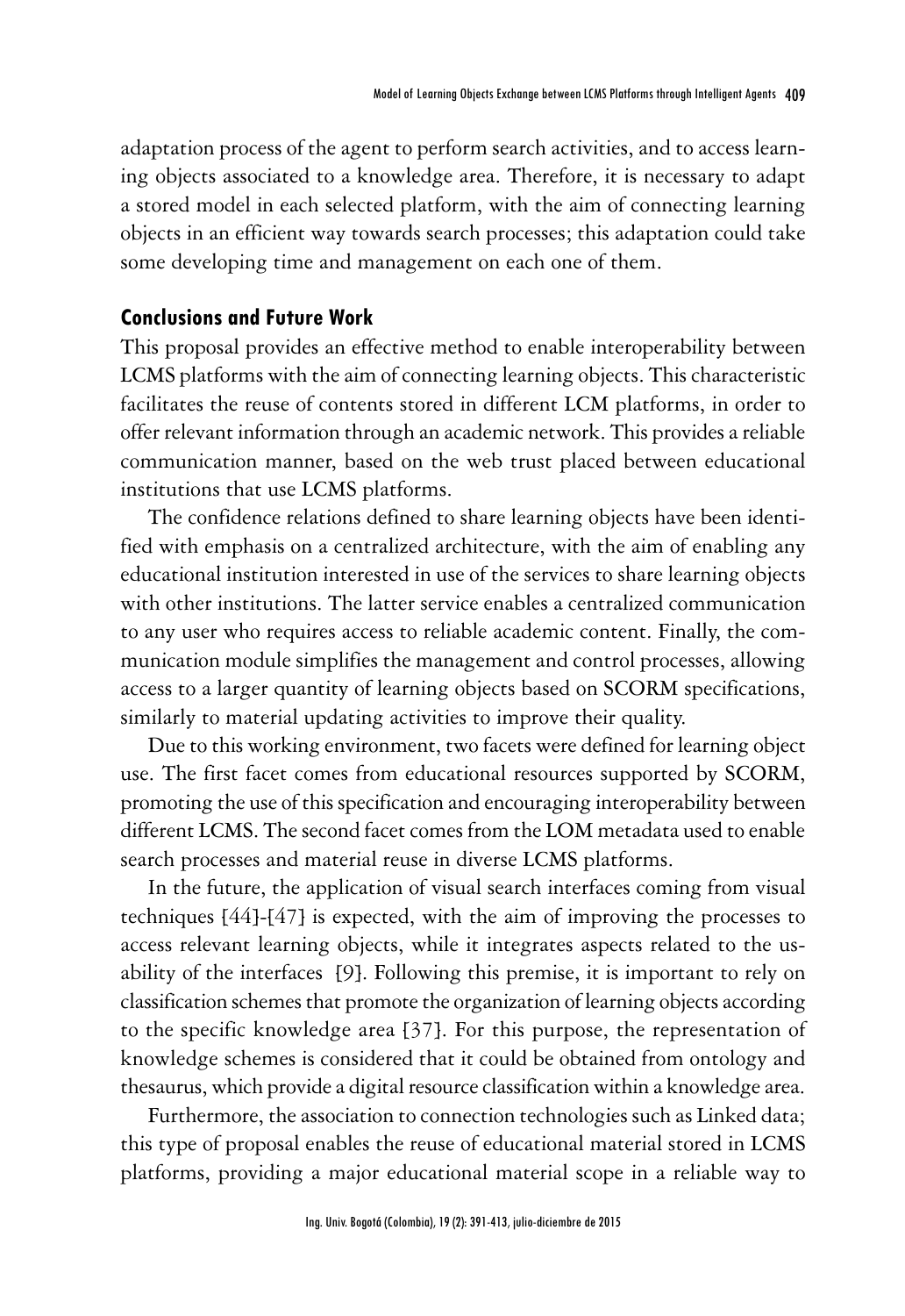the community of users. In order to achieve these proposals it is necessary to use knowledge schemes to represent it, such as ontology and thesaurus, that simplify digital content classification, while enriched languages provide learning object localization relevant to the search criteria.

Finally, efforts should be directed toward validating the prototype with the aim of measuring its reliability regarding response time and the relevance of results obtained during the connection of learning objects associated to a knowledge area, which allows the implementation of the method to verify learning objects and trust levels into an academic network.

#### **References**

- [1] T. Berners-Lee, "Linked data-the story so far", *International Journal on Semantic Web and Information Systems*, vol. 5, no. 3, pp. 1-22, 2009.
- [2] S. Auer, C. Bizer, G. Kobilarov, J. Lehmann, R. Cyganiak, and Z. Ives, "Dbpedia. A nucleus for a web of open data", in *The semantic web,* Philadelphia: Springer, 2007, pp. 722-735.
- [3] Open Discovery Space (ODS), *Open Discovery Space*, 2015 [online]. Available: http:// ec.europa.eu/information\_society/apps/projects/factsheet/index.cfm?project\_ref=297229. Accessed Jan. 17, 2015.
- [4] M. Fakhimi, L. Stergioulas, *et al*. "Methodology and evaluation framework for measuring impact of and e-learning platform", *EDULEARN14 Proceedings: 2150-2155*, 2014.
- [5] Europeana, *Europeana professional*, 2015 [online]. Available: http://pro.europeana.eu. Accessed Jan. 17, 2015.
- [6] B. Haslhofer and A. Isaac, "data.European.eu: The Europeana Linked Open Data Pilot", in *Proc. Of the International Conference on Dublin Core and Metadata Applications*, Sep 21-23, 2011, The Hague, Netherlands, 2011.
- [7] A. Miles, B. Matthews, M. Wilson, and D. Brickley, "SKOS core: simple knowledge organisation for the web" in *Proc. at the International Conference on Dublin Core and Metadata Applications "Metadata Vocabularies in Practice"*, Sep. 12-15, 2005, Leganés, Madrid, Spain.
- [8] J. Lacasta, J. Nogueras-Iso, *et al*., "ThManager. An open source tool for creating and visualizing SKOS". *Information Technology and Libraries*, vol. 26, no. 3, pp. 39-51, 2013.
- [9] M. Hearst, *Search user interfaces*. New York, NY: Cambridge University Press, 2009.
- [10] M. Khoo, D. Kusunoki, and C. MacDonald, "Finding Problems. When Digital Library Users Act as Usability Evaluators", in *Proc. at the System Science (HICSS), 2012 45th Hawaii International Conference on*, Jan 4-7, 2012.
- [11] H. Kim and Y. Kim, "Usability study of digital institutional repositories", *Electronic Library*, vol. 26, no. 6, pp. 863-881, 2008.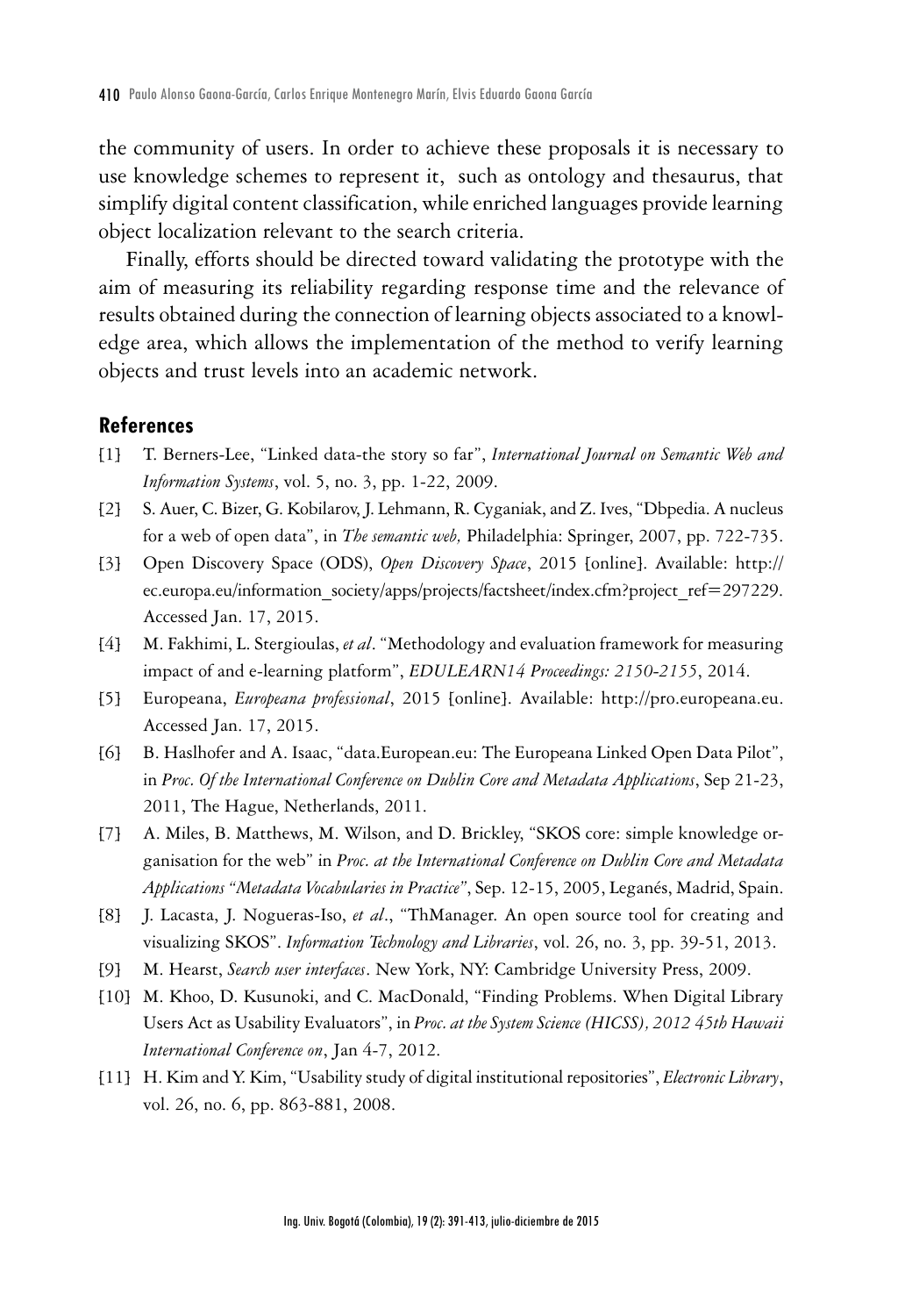- [12] LOM, "LOM Standard. Draft Standard for Learning Object Metadata", in *IEEE P1484.12/ D4.0*, 2003 [online]. Available: http://ltsc.ieee.org/wg12/20020612-Final-LOM-Draft. html. Accessed Jan. 17, 2015.
- [13] SCORM, *SCORM, Sharable Content Object Reference Model*, 2004 [online]. Available: http:// www.adlnet.org/. Accessed Jan. 17, 2015.
- [14] C. Cechinel, S. Sánchez, and M. Sicilia, "Empirical analysis of errors on human-generated learning objects metadata", *Communications in Computer and Information Science*, vol. 46, pp. 60-70, 2009.
- [15] J. Fernández, "Modelos de recuperación de información basados en redes de creencia", tesis doctoral, Universidad de Granada, España, 2001.
- [16] J. Pastor, "Diseño de un sistema colaborativo para la creación y gestión de tesauros en Internet basado en SKOS" PhD thesis, 2009.
- [17] F. O. Bello-Pérez y J. N. Pérez-Castillo, "Interoperabilidad entre los dominios de la arquitectura, la ingeniería y la construcción y los sistemas de información geográfica1", *Ingeniería y Universidad*, vol. 16, no. 1, pp. 183-200, 2012.
- [18] M. L. Nelson, "Better interoperability through the open archives initiative", *New Review of Information Networking*, vol. 7, no. 1, pp. 133-145, 2001.
- [19] OAI, *The Open Archives Initiative Protocol for Metadata Harvesting*, 2002 [online]. Available: http://www.openarchives.org/OAI/2.0/openarchivesprotocol.htm. Accessed Jan. 17, 2015.
- [20] X. Bullón, "La visibilidad y los recursos educativos. Técnicas de recolección de metadatos mediante OAI-PMH y LOM", *Idea La Mancha: Revista de Educación de Castilla-La Mancha. Toledo*, no. 5, pp. 106-113, 2007.
- [21] M. Lytras and M. Sicilia, "Where is the value in metadata?", *International Journal of Metadata, Semantics and Ontologies*, vol. 2, no. 4, pp. 235-241, 2007.
- [22] S. Sánchez and M. Sicilia, "Relationships and commitments in learning object metadata", *Proc. ITHET 2004 - 5th Int. Conference on Information Technology Based Higher Education and Training. IEEE,* 2004.
- [23] D. Gašević, D. Djurić, and V. Devedzic, *Model driven engineering and ontology development*. Berlin: Springer Verlag, 2009.
- [24] J. Gero, "Design prototypes. A knowledge representation schema for design", *AI Magazine*, vol. 11, no. 4, p. 26, 1990.
- [25] M. Genesereth and S. Ketchpel, "Software agents", *Commun. ACM*, vol. 37, no. 7, pp. 48-53, 1994.
- [26] N. R. Jennings, "On agent-based software engineering", *Artificial Intelligence*, vo. 117, no. 2, pp. 277-296, 2000.
- [27] S. Franklin and A. Graesser, "Is it an Agent, or just a Program? A taxonomy for autonomous agents", in *Intelligent Agents III Agent Theories, Architectures, and Languages*. Berlin: Springer, 1997, pp. 21-35.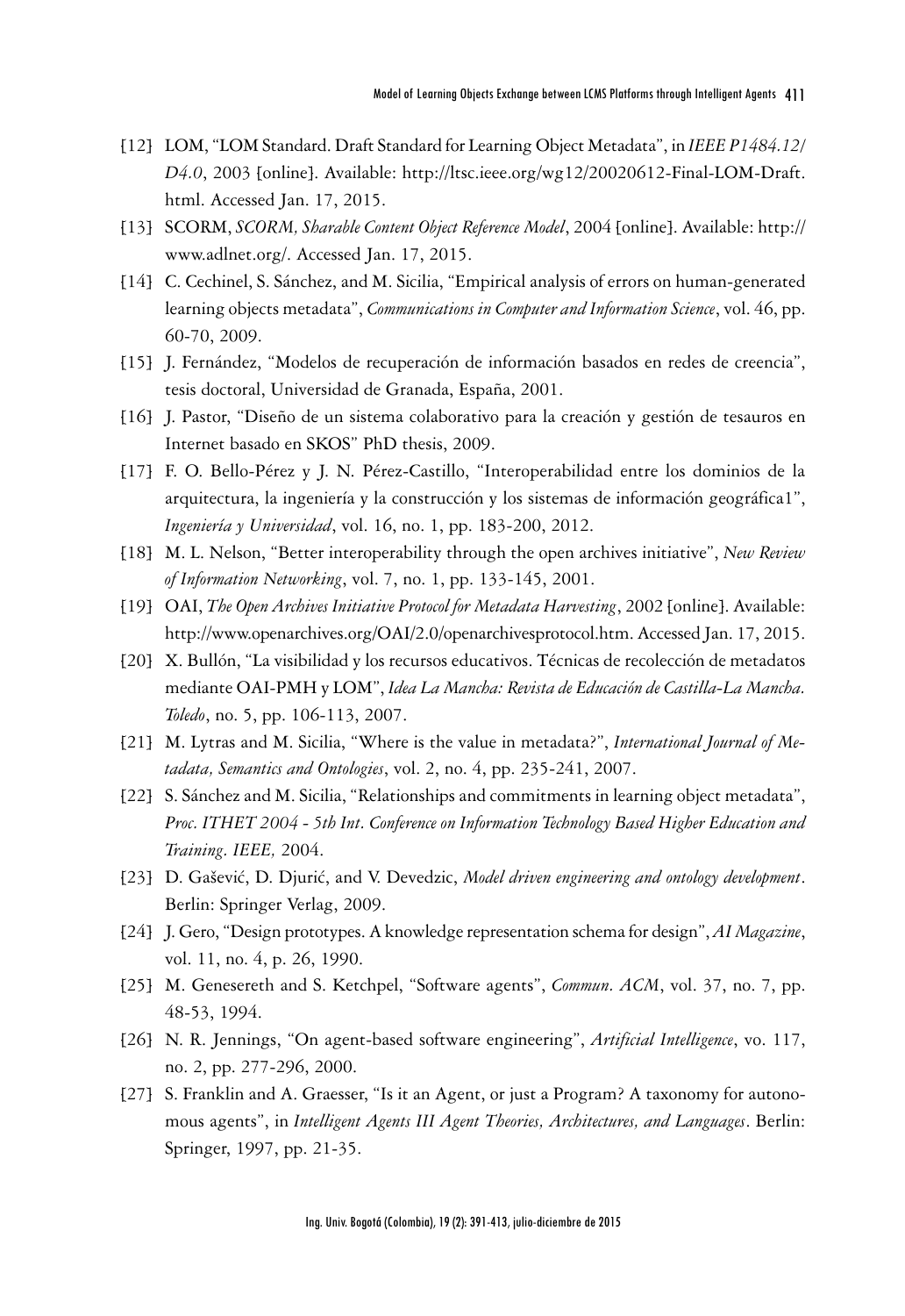- [28] H. Kreger, "Fulfilling the Web services promise", *Commun. ACM*, vol. 46, no. 6, pp. 29-ff, 2003. doi: 10.1145/777313.777334
- [29] M. Champion, C. Ferris, E. Newcomer, and D. Orchard, *Web services architecture, working draft*, 2004 [online]. Available: http://www.w3.org/TR/ws-arch/. Accessed Jan 17, 2015.
- [30] IMS, *IMS Global Learning Consortium Inc. Overview of Specifications, disposable in*, 2013 [online]. Available: http://www.imsglobal.org/overview.cfm. Accessed Jan 17, 2015.
- [31] J. Golbeck, B. Parsia, and J. Hendler, *Trust networks on the semantic web*. Berlin: Springer, 2003.
- [32] M. Richardson, R. Agrawal, and P. Domingos, "Trust management for the semantic web", in *The Semantic Web-ISWC 2003.* Berlin: Springer, 2003, pp. 351-368.
- [33] P. Gaona-García, J. Soto, and C. Montenegro, "Trust levels definition on virtual learning platforms through semantic languages", *International Journal of Interactive Multimedia and Artificial Intelligence*, vol. 1, no. 3, 2010.
- [34] O. Corcho, M. Fernández-López, A. Gómez-Pérez, and A. López-Cima, "Building legal ontologies with METHONTOLOGY and WebODE", in *Law and the Semantic Web.* Berlin: Springer, 2005, pp. 142-157.
- [35] M. Fernández-López, A. Gómez-Pérez, and N. Juristo, *Methontology: from ontological art towards ontological engineering*, 1997 [online]. Available: http://aaaipress.org/Papers/Symposia/Spring/1997/SS-97-06/SS97-06-005.pdf
- [36] M. Fernández-López and O. Corcho, *Ontological Engineering: with examples from the areas of Knowledge Management, e-Commerce and the Semantic Web*. Berlin: Springer, 2010.
- [37] P. Gaona-García, D. Martín, A. Fermoso, and S. Sánchez, "A usability study of taxonomyvisualization user interfaces in digital repositories", *Journal Online Information Review,* vol. 38, no. 2, 2014.
- [38] G. Tsakonas and C. Papatheodorou, "Exploring usefulness and usability in the evaluation of open access digital libraries", *Information Processing & Management,* vol. 44, no. 3, pp. 1234-1250, 2008.
- [39] J. Park, "Metadata quality in digital repositories: A survey of the current state of the art", *Cataloging & Classification Quarterly,* vol*.* 47, no. 3-4, pp. 213-228, 2009.
- [40] J.Y.L. Thong, W. Hong, and K.-Y. Tam, "Understanding user acceptance of digital libraries: What are the roles of interface characteristics, organizational context, and individual differences?", *International Journal of Human-Computer Studies,* vol. 57, no. 3, pp. 215-242, 2002.
- [41] P. Gaona-García, S. Sánchez-Alonso, *et al*., "Visualization of information. A proposal to improve the search and access to digital resources in repositories". *Ingeniería e Investigación*, vol. 34, no. 1, pp. 83-89, 2014.
- [42] D. Martin-Moncunill, S. Sánchez Alonso, P. Gaona-García, N. Marianos, "Applying visualization techniques to develop interfaces for educational repositories. The case of